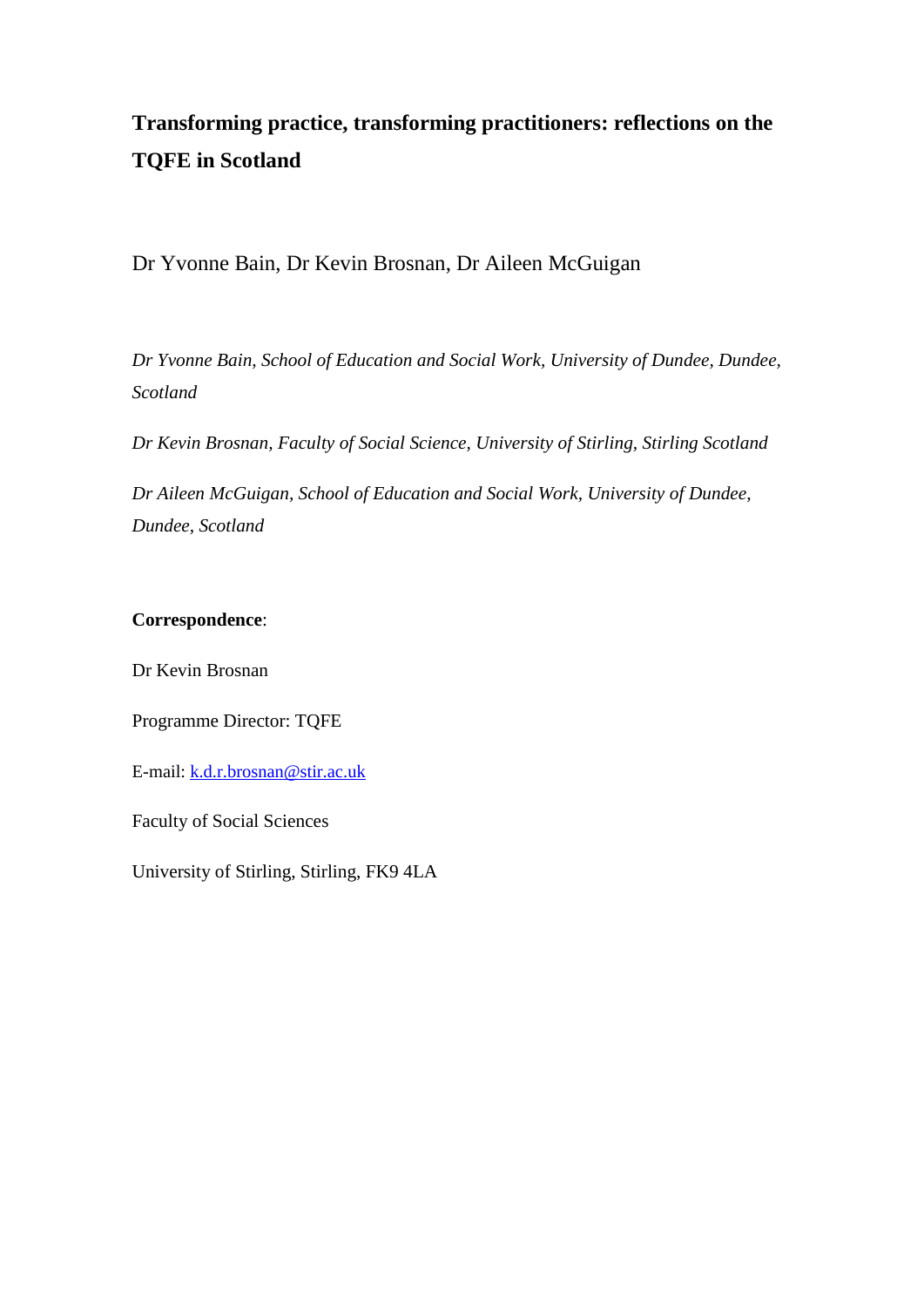#### **Short biographical details for each author**

**Dr Yvonne Bain** was the programme director for the TQFE programmes at the University of Aberdeen. She has presented at international conferences on the professional learning of teachers and on online learning. Yvonne has had many years of experience of teaching in different contexts and in online environments.

**Dr Kevin Brosnan** is programme director of the TQFE courses at the University of Stirling. His research interests focus on the use of networked technologies in the support of professional learning and continuing professional development. He gained his PhD in 2007 from the University of Lancaster.

**Dr Aileen McGuigan** led the Teaching Qualification in Further Education programme between 2010 and 2016 at the University of Dundee, where the programme is delivered online to some 150 participants annually. Aileen's research interests are in the fields of design for online learning and social media tools in learning contexts; she has published various articles and presented at national and international conferences on these topics.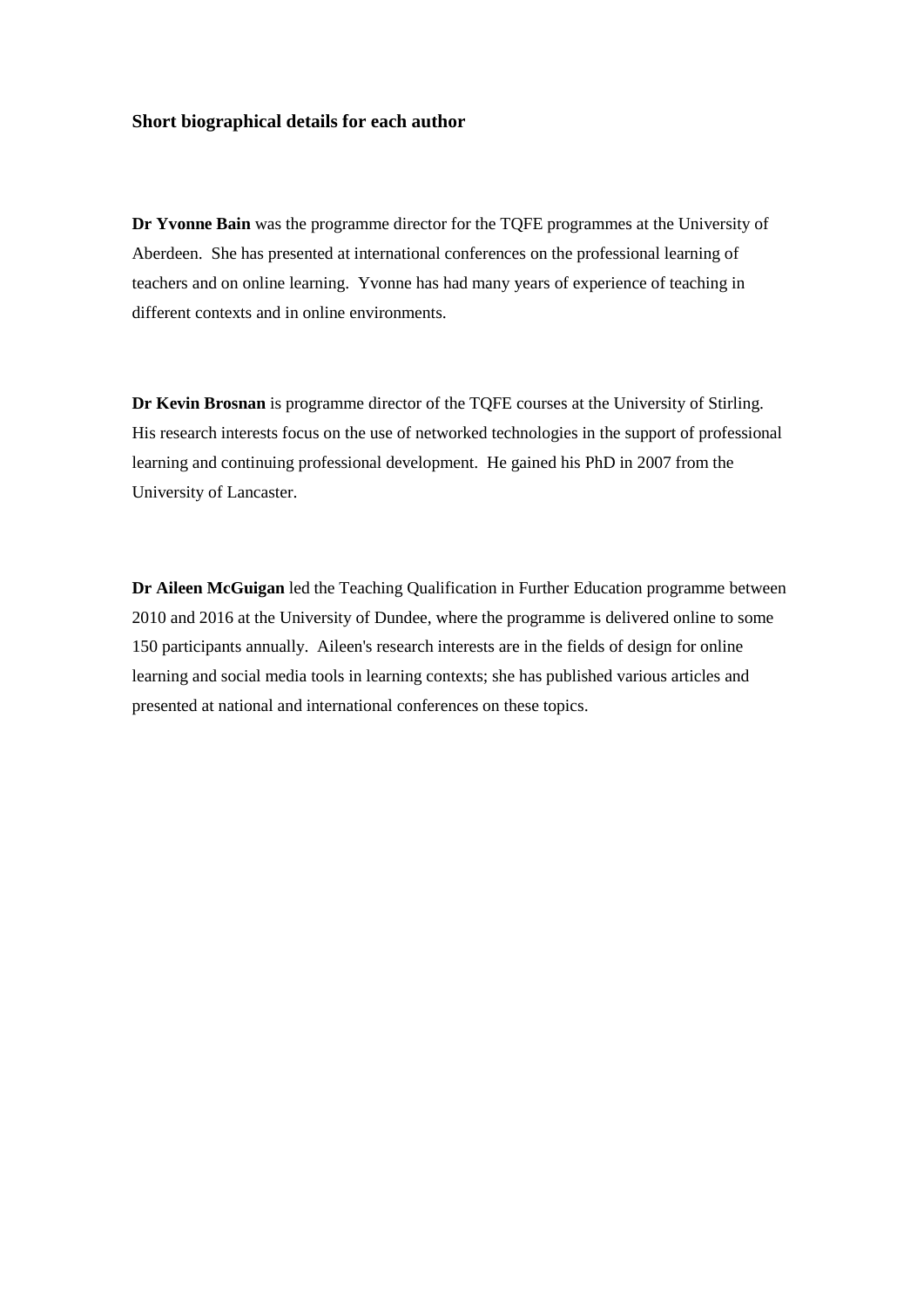# **Transforming practice, transforming practitioners: reflections on the TQFE in Scotland**

#### **Abstract**

This study offers reflections on the TQFE in Scotland as an example of the transformative professional learning model as identified by Kennedy (2005). The focus of this study is the professional learning of lecturers in Scotland's colleges. Informed by wider considerations of teacher education more broadly, it will be of particular interest to those supporting a transformative model of professional learning in a variety of educational contexts. The research was undertaken as a collaborative initiative between each of the three Universities which offer the TQFE in Scotland. Qualitative data are drawn from former TQFE participants and college mentors, and thematic analysis used to gain further insight from participant interviews. Findings highlight the transformative nature of the TQFE with an impact that is beyond the currency of the TQFE programme duration. The provision of transformative professional learning opportunities is now imperative given various pressures and tensions around the development of educators more generally and within contemporary Scottish Further Education in particular. Such pressures and tensions include: the varied demands within the *Professional Standards for Lecturers in Scotland's Colleges* (Scottish Government, 2012), and the need for professional learning for college lecturers to go beyond a competency or tool-kit based approach and to be sustainable.

Keywords: TQFE, Further Education, professional development, transformative learning, professional identity

Subject classification codes: include these here if the journal requires them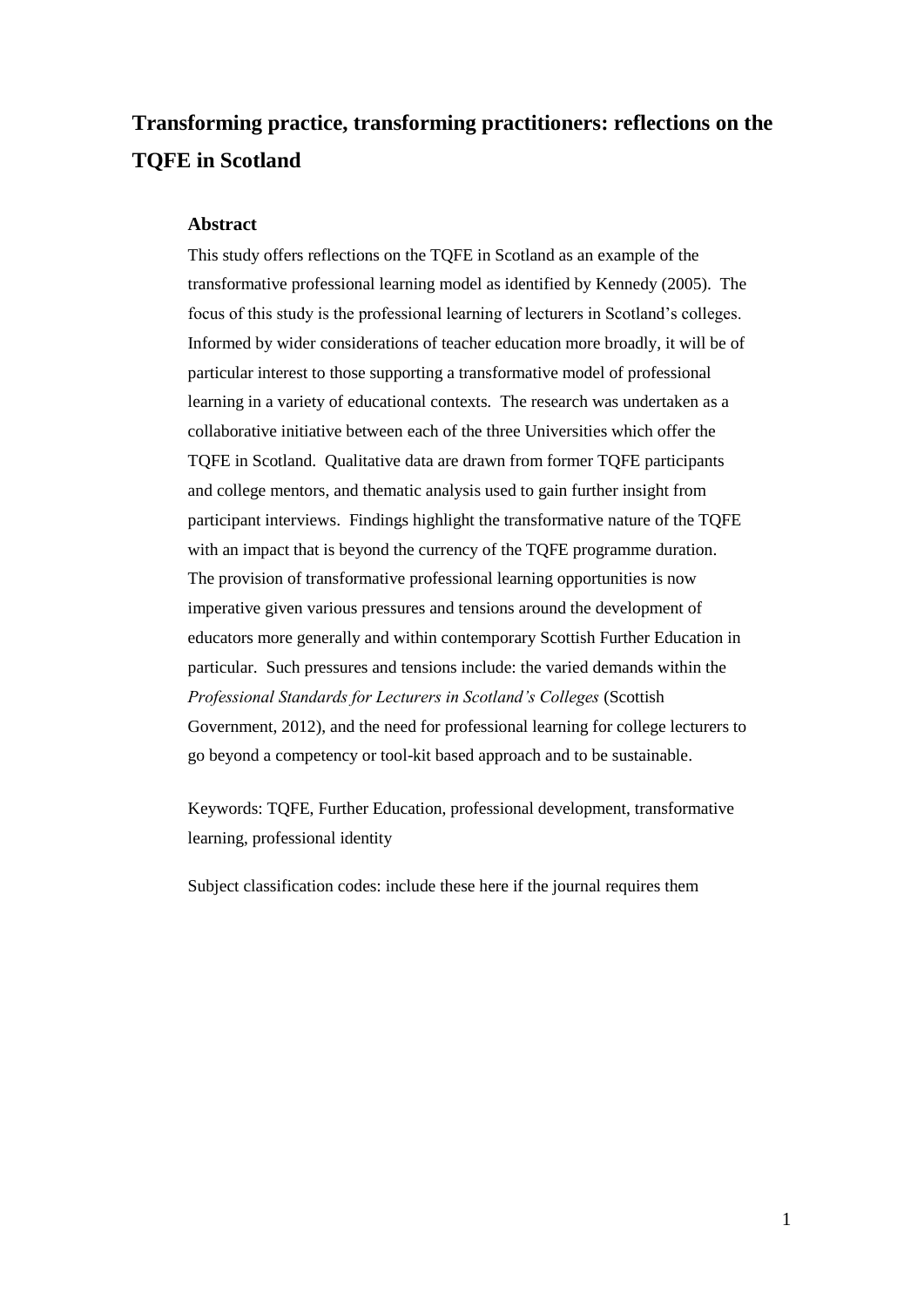### **Background / introduction**

The Teaching Qualification in Further Education (TQFE) in Scotland has professional recognition by the General Teaching Council for Scotland (GTCS) and has academic accreditation by the three Universities in Scotland which provide the TQFE: the University of Aberdeen, the University of Dundee, and the University of Stirling. The qualification is underpinned by guidelines for indicative content and professional standards which were developed through Scotland's Colleges Professional Learning and Development Forum, and approved by the Scottish Government (see Scottish Government 2012, for the current professional standards).

Most Lecturers in Scotland's colleges undertake the TQFE whilst in-service. The lecturers are often appointed to the role on the basis of their vocational and/or professional and academic expertise and, once in post, they are then encouraged by the college employer to undertake the teaching qualification as an in-service, work-based qualification (although some do gain their qualification as a pre-service award as available through Stirling University). It is not mandatory to have a TQFE to teach in Scotland's colleges, but colleges are strongly encouraged (by the Scottish Government) to ensure that permanent lecturing staff gain a teaching qualification within the first two or three years of being appointed. The TQFE is recognised as jointly lecturer 'education' and 'training' in the subtitle of the Professional Standards document – 'Initial teacher training/education standards for lecturers in Scotland's colleges' (Scottish Government 2012) - that is, pertaining to theory and knowledge (education) as well as skills (training). The position of the TQFE in Scotland is similar to initial teacher education qualifications for college lecturers in the rest of the UK but (unlike the rest of the UK) it is only available as a university course.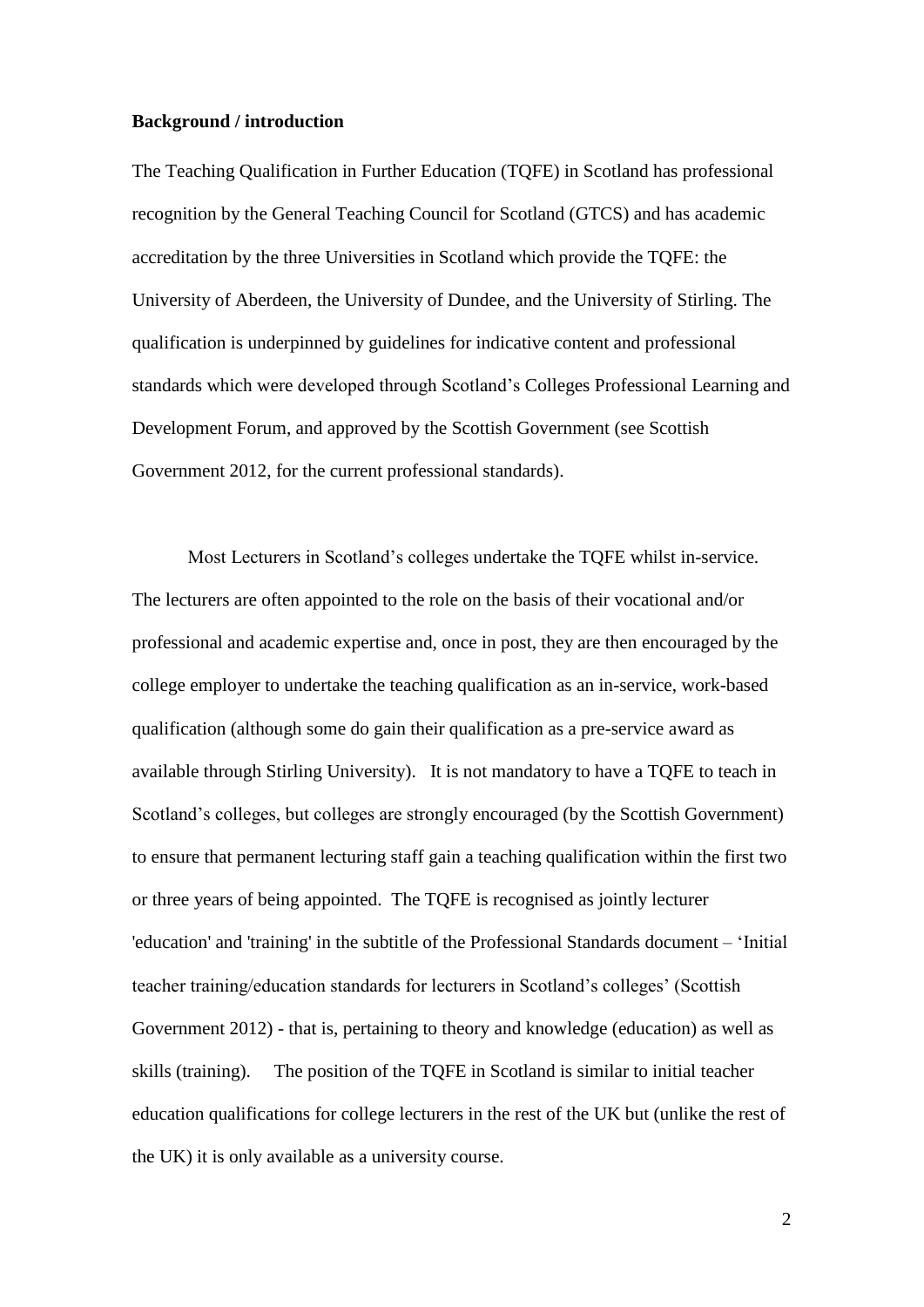In April 2010 the Scottish Government published the 'Report of the 2009 Candidate Survey of the Teaching Qualification (Further Education) (TQFE)' (Scottish Government 2010). The 2009 survey focused on a small number of themes which had previously been examined in a 2001-02 survey. Key aspects examined in the 2010 report were the extent to which programmes addressed the professional standards (Scottish Executive 2006) and the effect the TQFE was having on candidates' subsequent teaching practice.

Key findings from the 2009 survey included:

- 89% of respondents recommended their TQFE programme to others, comparing positively with the 76% figure from the original candidate survey conducted in 2001-02.
- The satisfaction rate (which excludes neutral responses) remained above 70% for all questions and in many instances was well over 80%, indicating that, overall, candidates are very positive about their TQFE experience.
- All questions relating to how well the TQFE programmes addressed the Professional Standards for Lecturers received an above 80% satisfaction rate.
- Results indicate that the TQFE is having a positive effect on candidates' lecturing practice.
- The strength of feeling expressed by candidates in relation to their university and college mentors highlights the importance of these roles in providing support and motivation to candidates, enhancing the effectiveness of TQFE programmes generally.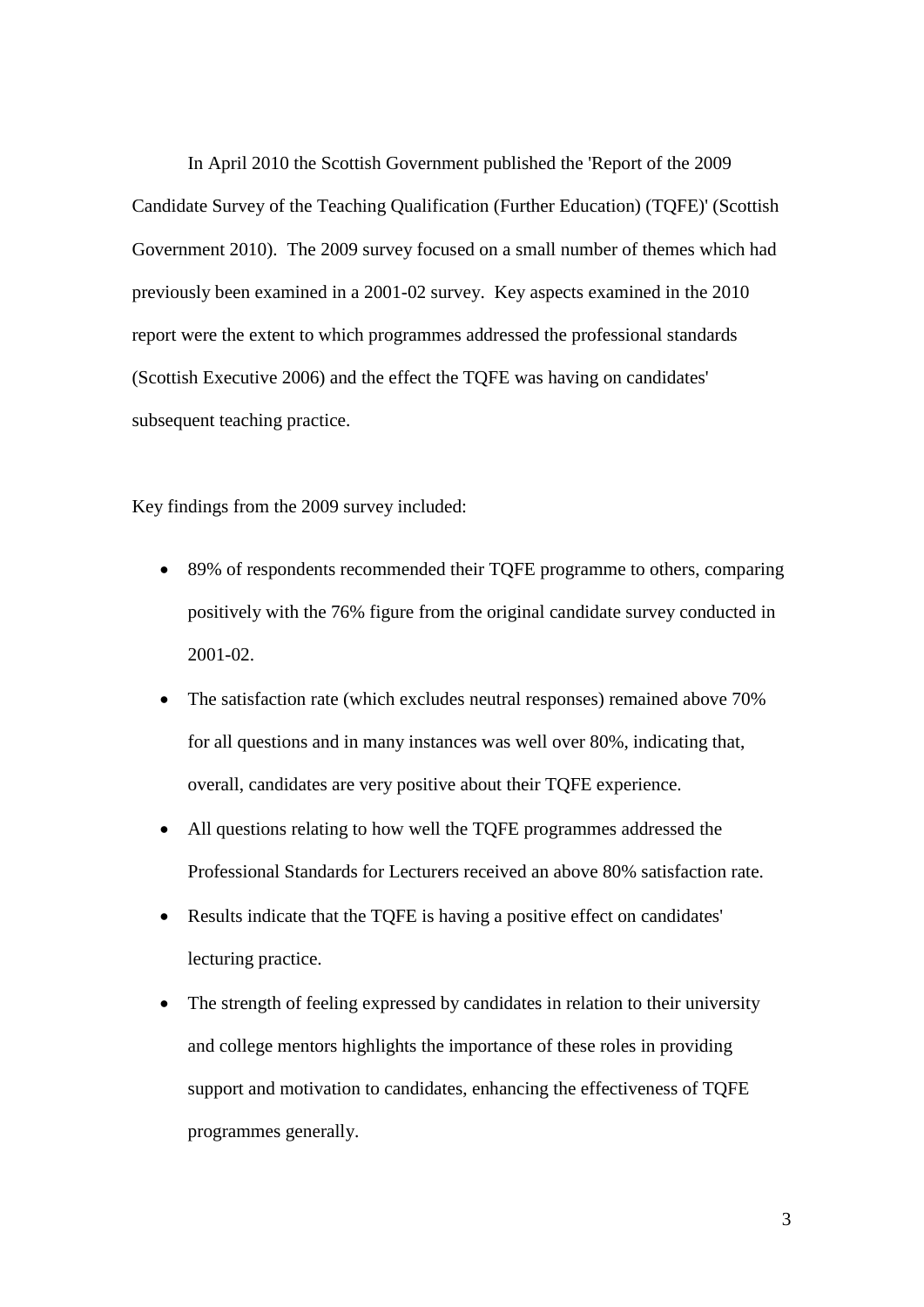It is now seven years since that survey was completed. In line with HEI quality assurance processes each of the TQFE programmes gathers internal evaluative data which continue to affirm the findings of the 2009 survey, with course participants and other stakeholders moreover regularly highlighting the transformative nature of the TQFE experience.

The three universities which currently offer the TQFE (Aberdeen, Dundee, and Stirling) sought to explore further the perceptions of TQFE as a transformative professional learning experience. In the current study, the authors draw from a wide perspective of professional practice to examine the participants' perceptions of their experience of TQFE and the influence of TQFE on their subsequent professional practice. Reflections on the results are presented using Kennedy's model of transformative professional learning as an analytical framework.

Data for this study was gathered via an initial questionnaire survey and followed up with a set of qualitative interviews conducted with ex-TQFE students. The interviewees were drawn from colleges across Scotland – including institutions from the Highlands and Islands to the central belt of Scotland. Thematic analysis was used to identify key themes cutting across a range of responses with each theme being exemplified with a series of quotes taken from participant interview transcripts.

#### **Transformative professional learning and TQFE**

In an article considering Continuing Professional Development (CPD) for teachers, Kennedy (2005) outlines nine different models of CPD and although written with school teachers in mind, her findings are also pertinent in the Further Education (FE)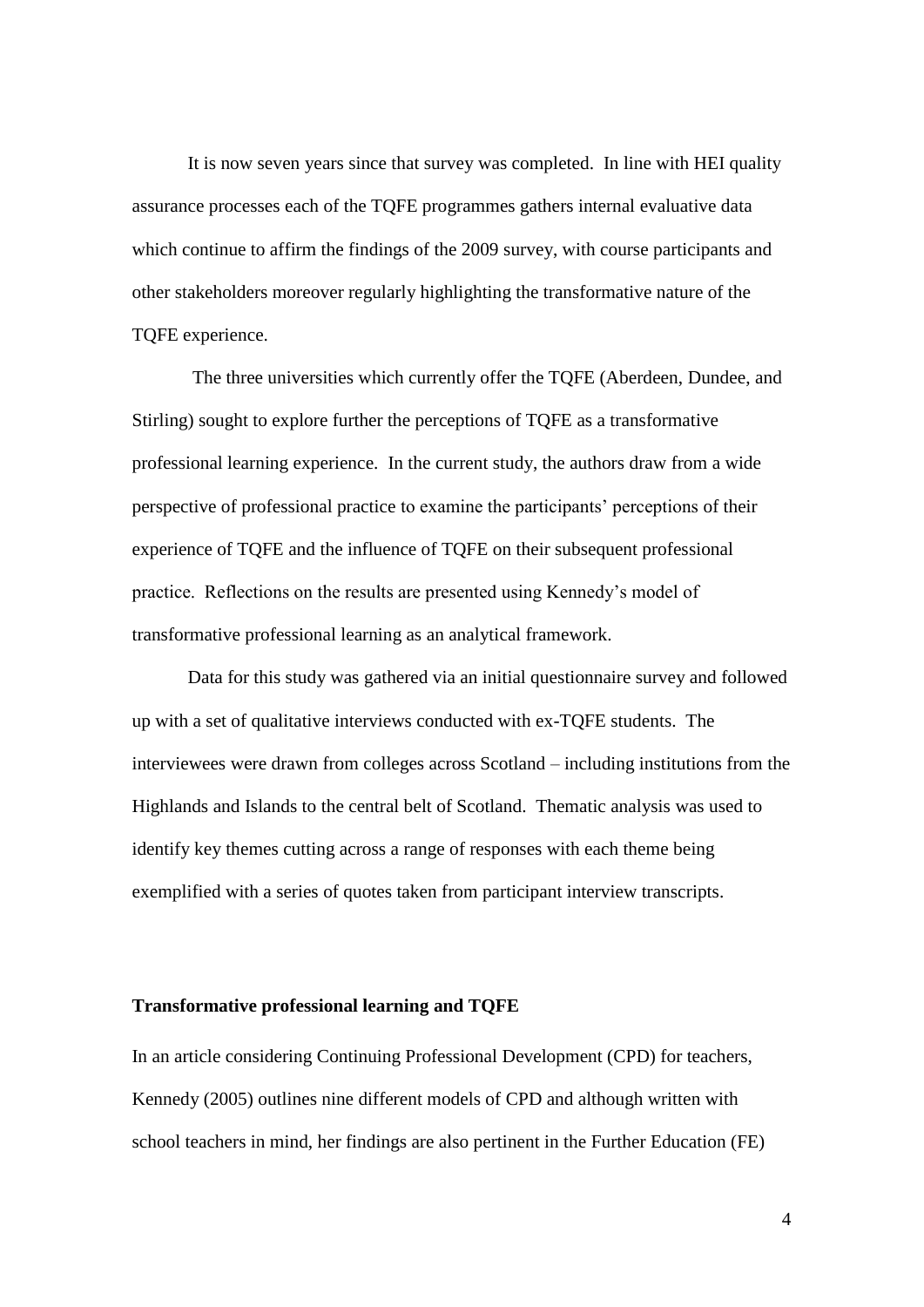context, where the same models of CPD can be identified. Those models are intended together to form a framework 'through which CPD policies and practice can be analysed and compared'(Kennedy, 2005, 247) and may be considered as a continuum, with 'transmission' models at one end, 'transitional' in the middle and 'transformative' models at the other. The transmission models are those primarily to do with 'training', such as the highly technocratic 'training model' – where an expert delivers to the passive teacher, the 'deficit model' – designed to remedy a specific weakness; transitional models include the 'coaching/mentoring model' amongst others. At the opposite end of the spectrum are models which are primarily about theory and knowledge creation or 'education' – such as the 'action research model' and the 'transformative model', which '*involves the combination of a number of processes and conditions – aspects of which are drawn from other models outlined*' (Kennedy 2005, 246). Kennedy recognises that more than a model of CPD in its own right, the so-called 'transformative model' is about the transformation of practice as a result of this combination of processes and conditions.

Models of professionalism and teacher education are further considered by Beauchamp et al. (2016) who cite the literature review of teacher education undertaken by Menter et al. (2010) who note four models of teacher professionalism as:

- The effective teacher as measured against standards and competencies
- The reflective teacher with teachers making decisions based on informed reflections of practice
- The enquiring teacher with teachers and lecturers in schools and colleges engaging in action research which often involves collaborative partnerships with universities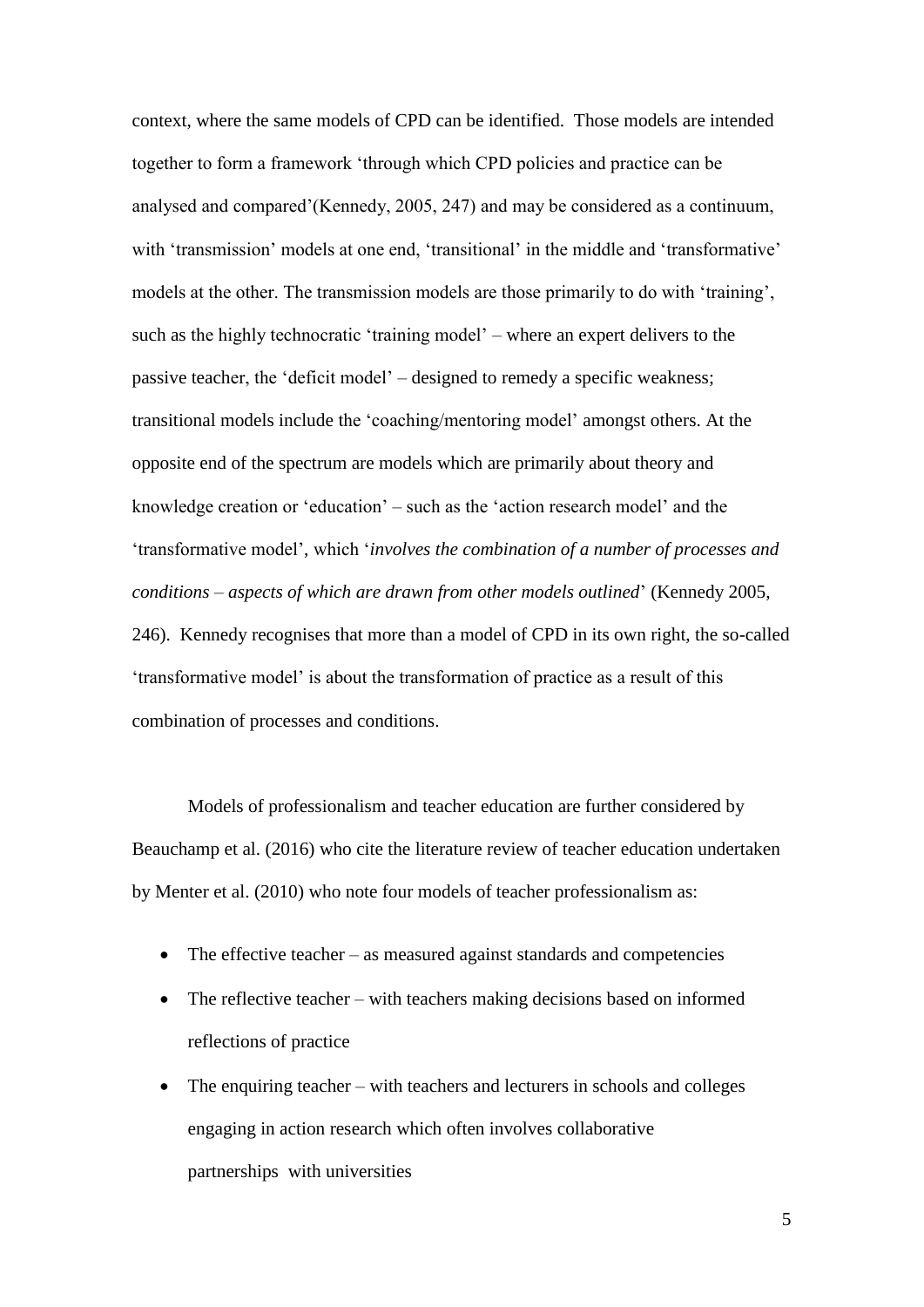• The transformative teacher – which has an expectation of the teacher as an "activist" whose practice encompasses social change and enables young people to contribute to addressing societal inequalities.

Ranging from the 'trained' teacher to the 'educated' one, who is reflective, enquiring and ultimately transformative, these models of professionalism resonate strongly with Kennedy's CPD framework. The Professional Standards for Lecturers in Scotland's Colleges (Scottish Government 2012) might suggest that the model of professionalism for college lecturers is to create 'effective practitioners' in a technocratic sense. However, within these standards are clear indicators that lecturers are to be: *'reflective, including being able to critically evaluate influences on education (political, social, and economic); to have a critical understanding of theories of learning and to 'review evidence-based practice and pedagogical research'* (Scottish Government 2012, 13). Within the standards there is an expectation of lecturers engaging in ongoing development of practice but this does not go as far as the transformative model of professionalism such as lecturers being activist in nature.

Professional learning for educators needs to be supportive of a transformative model and to go beyond that of the "effective teacher" model (Beauchamp et al, 2016 citing Menter et al, 2010). A transformative professional development model at the very least requires the practitioners to be able to engage in systematic processes for reflection, to inform practice with reference to research, policy, and practice and to recognise the complexities of professional practice set against the ever changing political, social, and economic climates. The authors would argue that the TQFE model of professional learning is transformative. This echoes Tripp's (1993) assertions: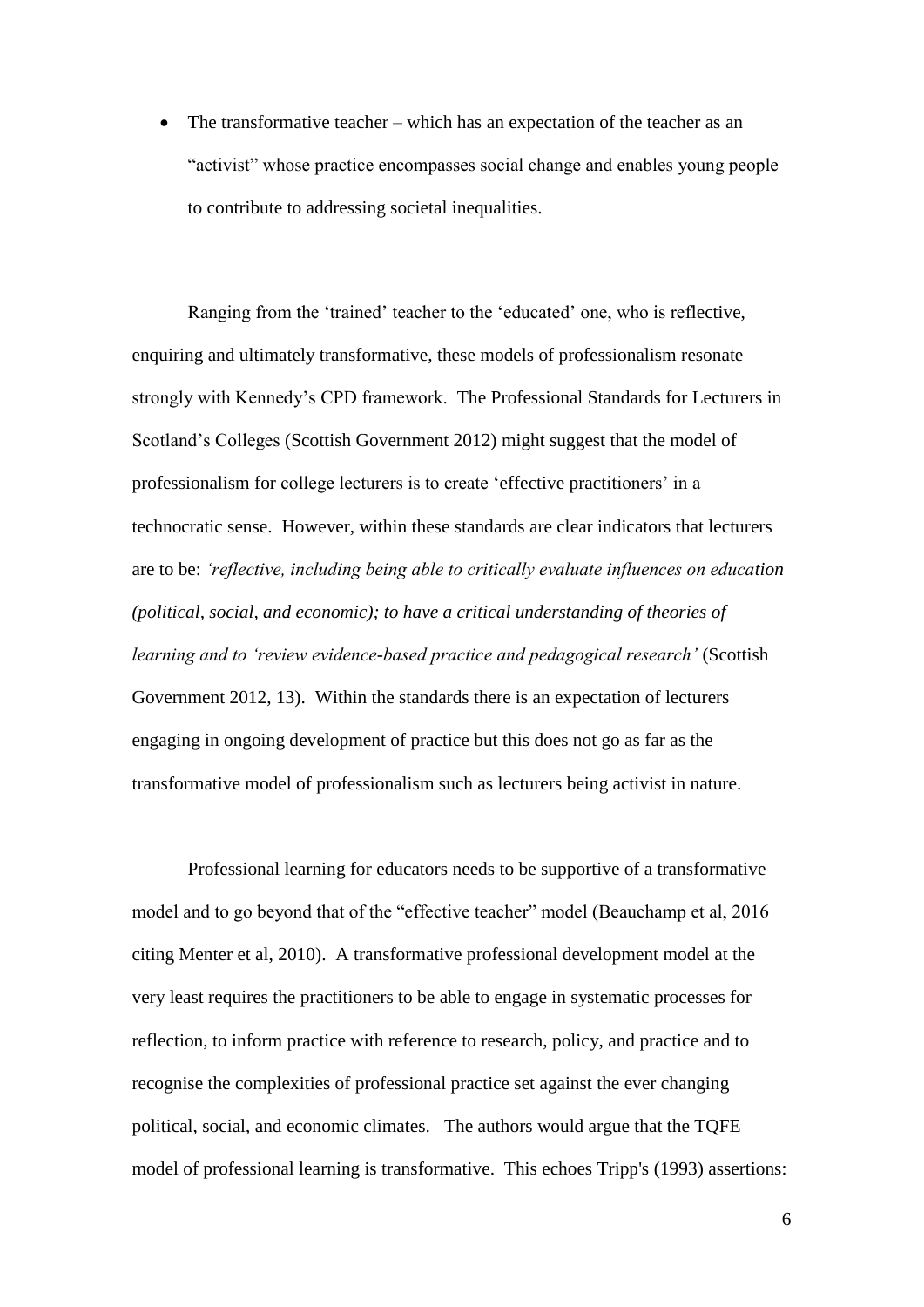*'Good teachers use good techniques and routines, but techniques and routines alone do not produce good teaching. The real art of teaching lies in teachers' professional judgement because in teaching there is seldom one "right answer". This combination of experience, flexibility, informed opinion and constant self-monitoring is not easy to acquire.'* Professional learning requires an in-depth exploration of practice supported by critical reflection.

A key aspect of a transformative professional learning model is to be critically reflective. This idea of being reflective in practice builds from the early work of Dewey who advocated reflection as a key process for learning in which reflection *"is turning a topic over in various aspects and in various lights so that nothing significant about it shall be overlooked – almost as one might turn a stone over to see what its hidden side is like or what is covered by it"* (Dewey 1910, 172). The reflection and enquiry approach of Dewey was influential in Schön's (1983) consideration of reflection on action as a way in which professionals think critically about assumptions and processes of practice. Brookfield (1995, 2017) questions what it is to be critically reflective, and in so doing illuminates dynamics of power to 'hunt down' assumptions about practice, using four critically reflective lenses: autobiographic influences, colleagues' perceptions, learners' perceptions and theoretical insights to critically view teaching. Canning's (2011) study of pre-service vocational teachers at Stirling University contests the need for reflection of practice to prevail, considering instead that the pre-service teachers will benefit more from other discourses with peers and colleagues. However, even in this study, there is some acknowledgement that these other discourses would be opportunities for reflection in and on practice. Being reflective, however, is not a oneoff activity. Cowan and Stroud (2016) consider the need to not only think about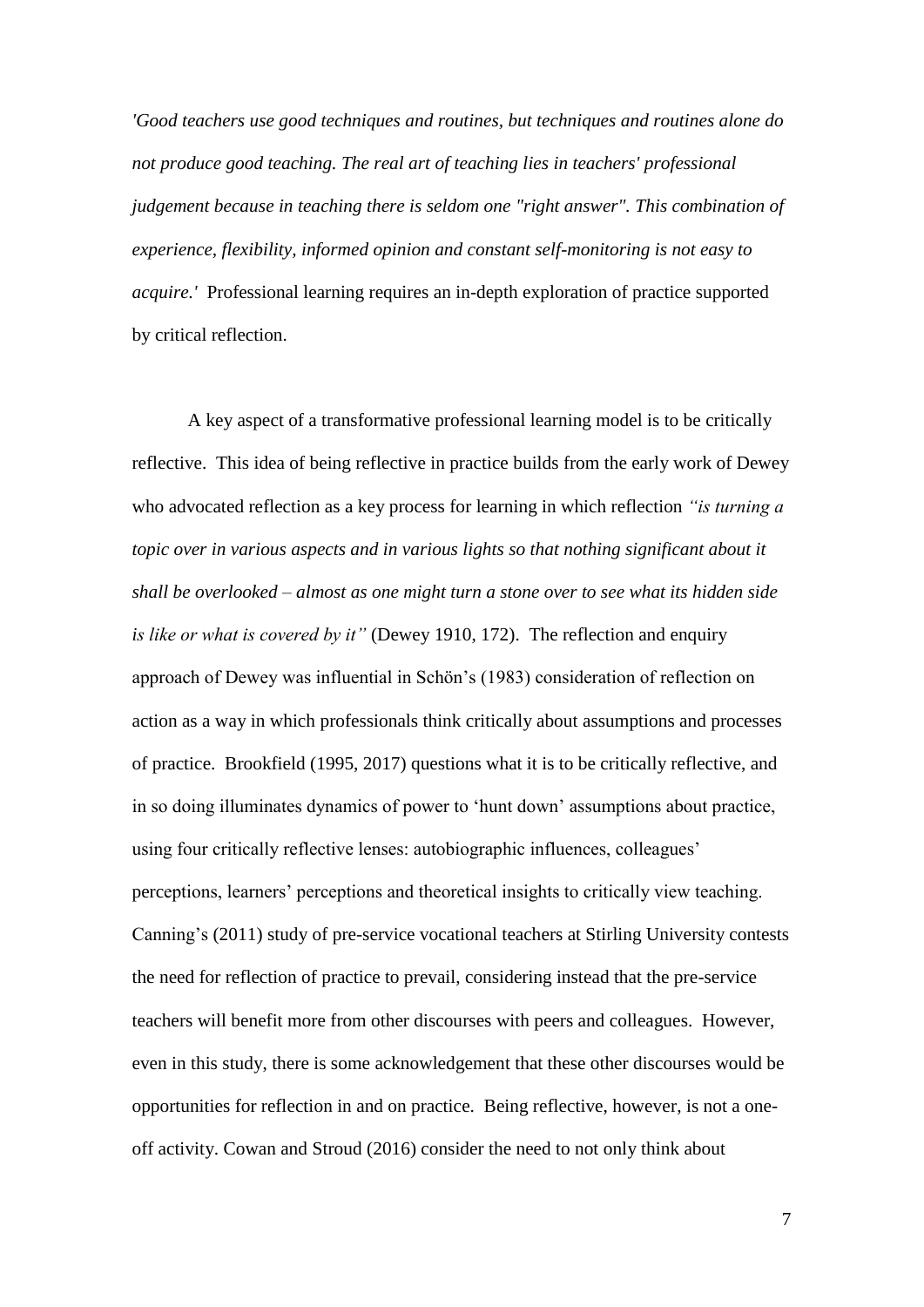reflecting in action, on action and for action, but to purposefully revisit previous reflections, turn them over, and allow growth, to enrich the reflective process and allow new perceptions to flourish. This recalls Moon's (2008) conceptualisation of 'secondary reflection', undertaken via a double-entry reflective journal with adjoining left and right hand pages being using for primary and secondary reflections. The reflective process for professional learning and transforming practice is a purposeful, cyclical process that allows re-thinking and reshaping to take place.

In reviewing a decade of publications in Teacher and Teacher Education in relation to the professional development of teachers in schools, Avalos (2011) highlights the powerful impact on change in teachers' cognition, beliefs and practice. Her study showed that such changes can be gained through collaborative learning and reflective enquiry which is strengthened within formal courses where learning involves peer-coaching and collaborative projects, drawing on ideas about communities of practice discussed by Wenger et al. (2002). Drawing on Wenger's (1998) idea of a 'learning architecture,' the TQFE programmes offer participants varied forms of participation (modes of belonging) within a community of practice and support for learning as a process of identity change. The programmes encourage peer-learning and collaborative activity but perhaps without an emphasis on peer coaching, or the shared same goal for the collaboration that studies such as Dooner et al. (2008) highlight as being essential to learning communities. The TQFE course also reflects Wenger's subsequent work (2002) which focuses on the idea of a 'learning community' whereby *'...a group of people act on an on-going basis to develop their knowledge of a common interest or passion by sharing individual resources and by engaging in critical dialogue'* (as cited in Dooner, (2008).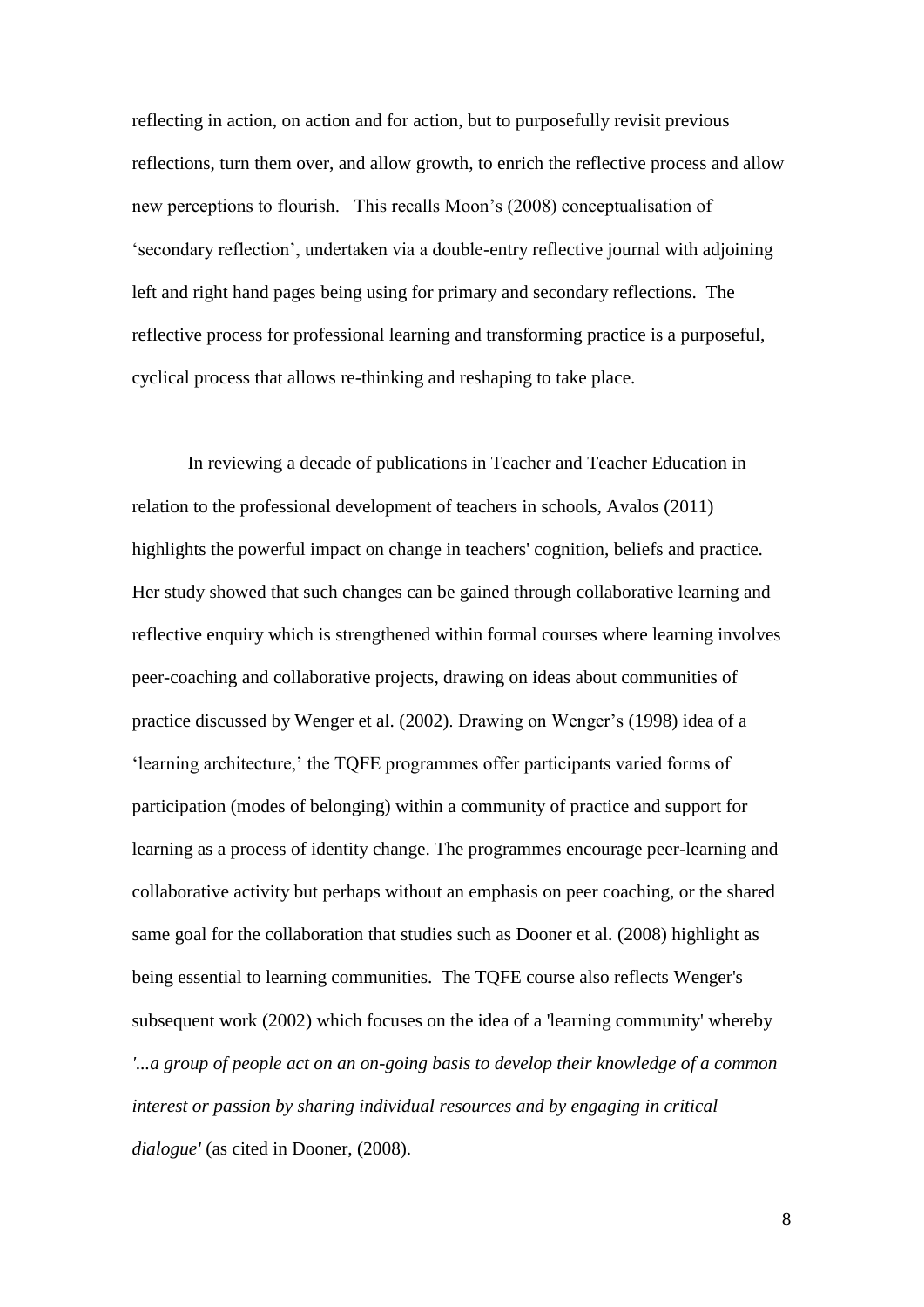A key factor underpinning the development of 'critical dialogue' is that of trust and the TQFE course would appear to provide participants with a 'safe' but 'professional challenging' learning environment. Professional collaboration can take many forms which span a spectrum from the formal and pre-planned at one end to the non-formal and unanticipated at the other (Coffield 2000; Hodkinson and Hodkinson 2004). The potential value of 'practice artefacts' has been highlighted by a number of researchers but in particular Fischer (2001) who has noted that the sharing and discussion of 'practice artefacts' can offer opportunities for professional development and social creativity. On the TQFE programmes, collaboration is often enabled by the sharing and co-critique of learning artefacts. The varied forms of collaboration supported by the TQFE programmes have strong resonances with the idea of 'Joint Practice Development' as outlined by Fielding et al. (2005, 72) which *'…underscores the necessity of mutual engagement.'*

Bandura (1997) writes that teacher self-efficacy has a direct correlation with the effort they put into their jobs and this was borne out in the current study; believing in their own ability gives lecturers confidence and resilience. Callender and Little's (2015) study into the benefits for employees studying for a degree in HE highlighted the impact of increased self-confidence and self-belief, which allowed participants to feel better qualified and more confident in their work. Individuals in their study felt they had external credibility in the work as a result of gaining a degree, even if their job remained the same. In the current study, TQFE participants echo these findings.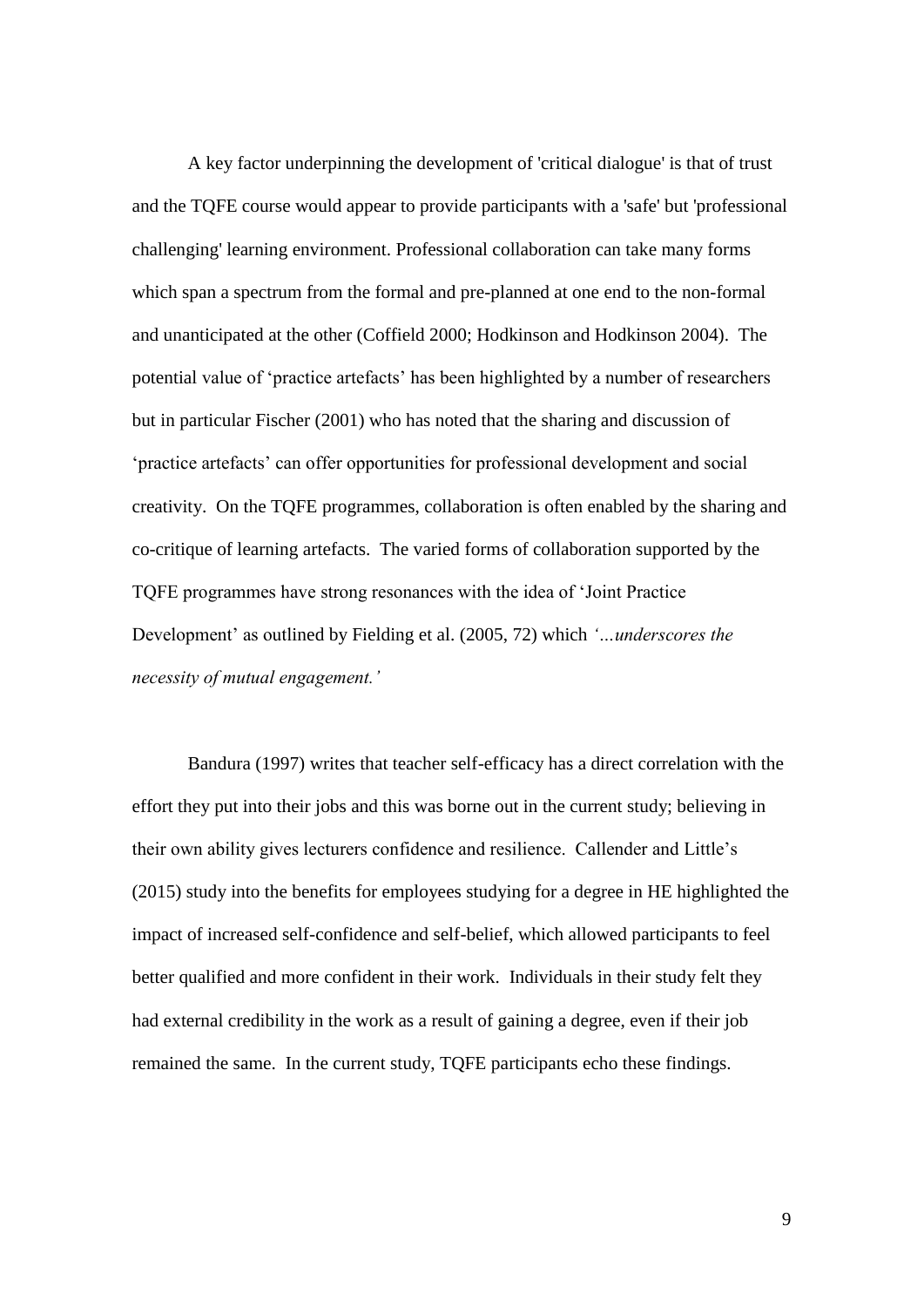It is acknowledged that the economic factors in the UK impact on the funding available to the public sector. Lloyd and Payne (2012, 11) in a comparative study of Hairdressing lecturers' CPD found that where lecturers were looking to attend external pedagogic focused courses that they were generally not given financial support or *'relief from teaching'* to do so. However, the considerations of professional learning must go beyond the financial considerations and as Lloyd and Payne (2012) highlight professional development is not *'just about going on courses'*. It is the authors' view that broader considerations of the benefits of professional learning should also be given consideration such as the benefits highlighted by Mackay (2017): the psychological gains of building professional efficacy, enhancing resilience and supporting motivation to deepen professional knowledge.

Aside from the 2009 Scottish Government survey previously referenced, there has been little specific research into the impact of TQFE upon lecturer practice in Scotland to date. Husband (2015) considers this topic (in the Welsh context as well as Scottish) and concludes that in addition to finding programmes such as TQFE to be of benefit, offering an opportunity to learn academic skills and to forge useful working relationships with colleagues, there is a specific need for training in classroom management. In the view of the authors this latter point highlights a key tension between a competency based model of professional learning and a transformative one. The authors would seek a transformative model, to gain a broader perspective on professional practice, recognizing that the role of the lecturer in the 21st century is highly complex and goes beyond the need for a classroom-based practice toolkit.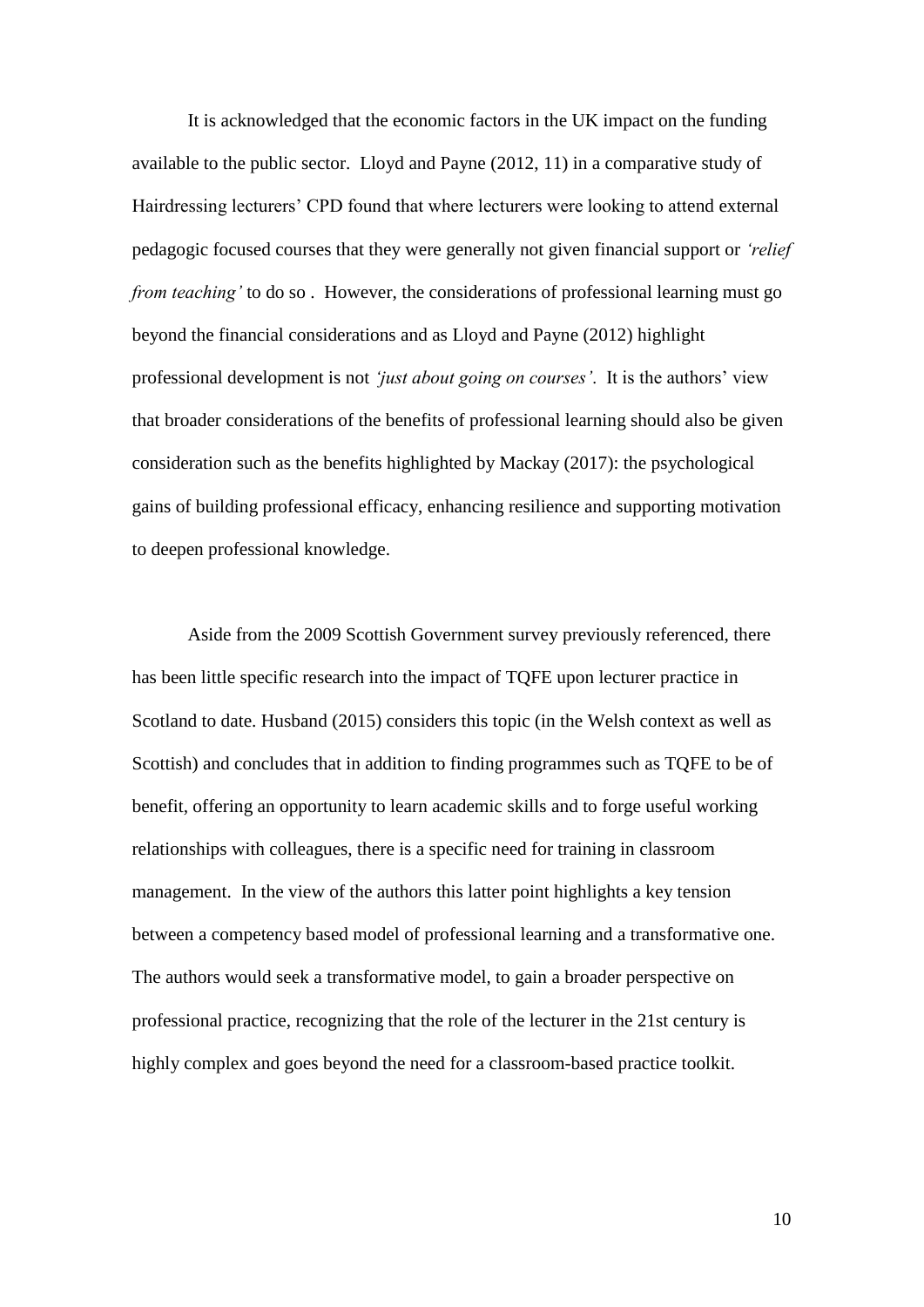## **Methodology**

An initial pilot study, by online survey, was carried out in 2013. All participants who had completed the TQFE programme at any of the three institutions during the preceding year were sent an email, inviting them to complete the survey  $(n = 334)$ . There was a very low response ( $n = 34$  i.e. 10.2%) to this survey and to a subsequent one, which surveyed associate staff who work in close partnership with the programmes, supporting TQFE participants in their places of work, despite each institution strongly encouraging participation by emailing their well-established TQFE networks at predetermined junctures. However, sufficient data was collected from these two surveys to suggest that a more in-depth approach, utilising individual interviews, would provide useful information about the impact of the TQFE upon current practice and for the future development of the programme in the three institutions. The early surveys further provided useful data for triangulation with the subsequent interview data.

The researchers undertook a thematic analysis – as usefully outlined by Braun and Clarke (2006) - of the interview data. This was 'contextualist' in approach, neither fully realist nor constructionist, but instead recognised that participants create meaning as individuals and social actors as well as agents within the specific reality of the contemporary college sector in Scotland.

## *Insider researchers and the recruitment of research participants*

Purposive sampling was used to select the interviewees (n=9), ensuring that there were representatives of each TQFE programme at undergraduate and post-graduate levels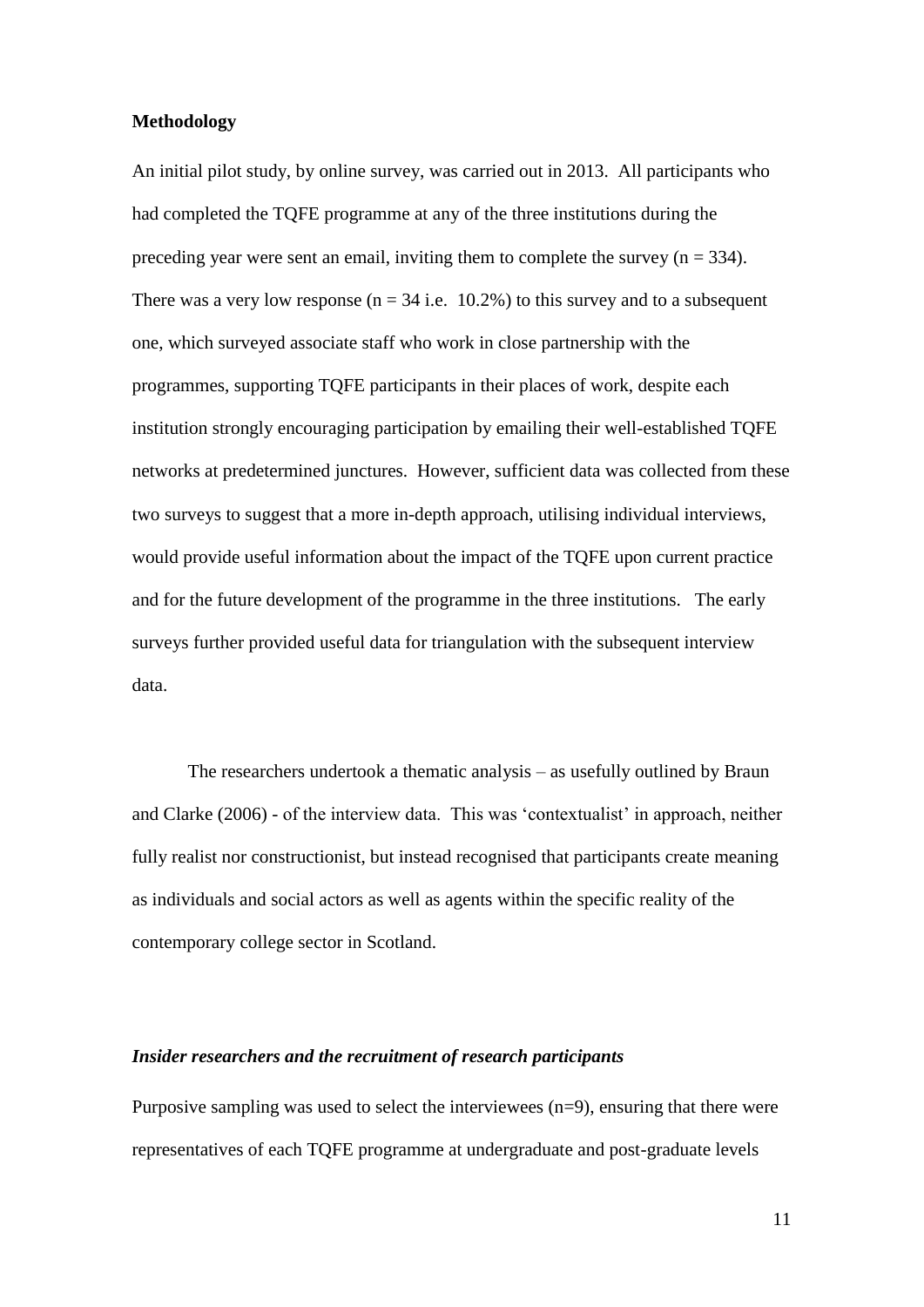from each of the three universities, with mixed gender and length of experience in the Further Education sector. The research participants were chosen to represent a broad cross-section of the programme participants; they were from different cohorts and demographics of the programmes – pre-service and in-service, postgraduate and undergraduate, male and female.

Each researcher nominated for interviews three participants, one who had completed the programme in each of the following three sessions: 2012-13, 2013-14 and 2014-15. The researchers were aware of the potential difficulty of their status as 'insider' researchers. Whilst insider researchers may find it *'easier to gain access to research respondents and achieve deeper levels of trust, [their position] may also lead to assertions of bias and problems with the interview process'* (Hanson 2013, 390). Insider researchers who are not vigilant about their status as such, run the risk of distorting data – focussing on items which fit with their own understanding of the context and influences explored in the study. Being well aware of such risks, the researchers mitigated against these where possible, for instance by only undertaking interviews with and subsequently focussing upon data from respondents who had not studied within their own institution.

## *Method*

Having undertaken the relevant ethics procedures in the three different institutions, each researcher interviewed three respondents from one of the other institutions. The nine interviews were each recorded and transcribed by the respective interviewer.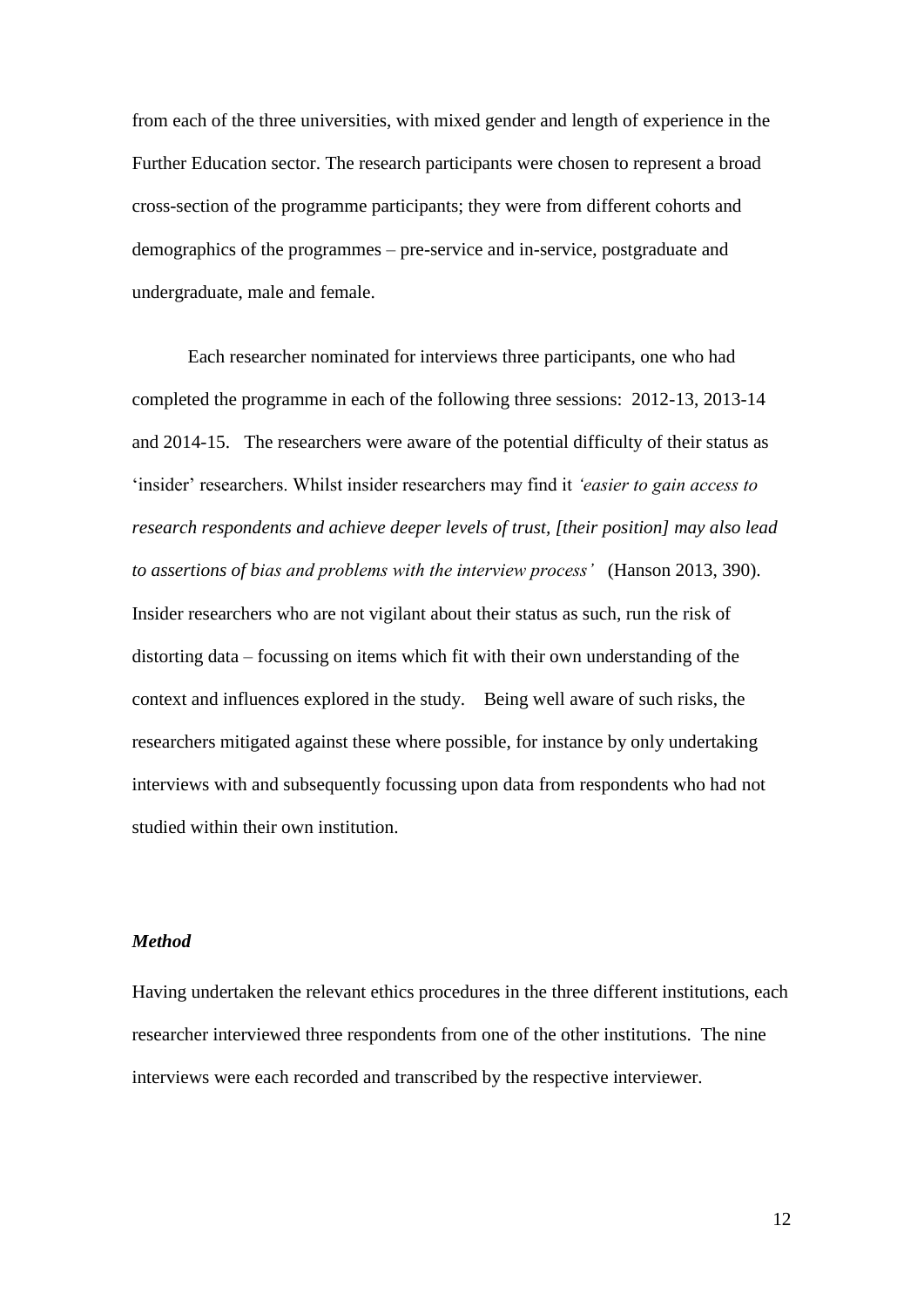# *Initial coding, leading to themes*

Firstly each interviewer reviewed the transcripts of the three interviews which they had undertaken themselves and one other set of interviews, also from an institution other than their own employer, creating a preliminary set of codes. Each of the three data sets (each comprising three interviews) was therefore reviewed and coded by two researchers, establishing inter-coder reliability. Thereafter the three researchers met to review together the codes and to collate these, going on to establish five themes from the initial collection of 21 codes as shown in Table 1.

|               | Preliminary codes                        | <b>Established</b> themes                                             |
|---------------|------------------------------------------|-----------------------------------------------------------------------|
| 1.1           | Confidence                               | (1) Perceived value of qualification                                  |
| 1.2           | Reassurance                              |                                                                       |
| 1.3           | Affirmation                              |                                                                       |
| 1.4           | Professional recognition                 |                                                                       |
| 1.5           | Identity capital                         |                                                                       |
| 2.1           | Professional update – need to be current |                                                                       |
| 2.2           | Professional values as an educator       | (2) Understanding of the role of the<br>lecturer in further education |
| 2.3           | Learner differences                      |                                                                       |
| 2.4           | Adapting learning environments           |                                                                       |
| 3.1           | Changing practice/adaptability           |                                                                       |
| 3.2           | Connecting theory and practice           | (3) Critical reflection on practice                                   |
| 3.3           | Engaging with literature                 |                                                                       |
| $ 4.1\rangle$ | Sharing of practice/peer learning        |                                                                       |

Table 1. Initial codes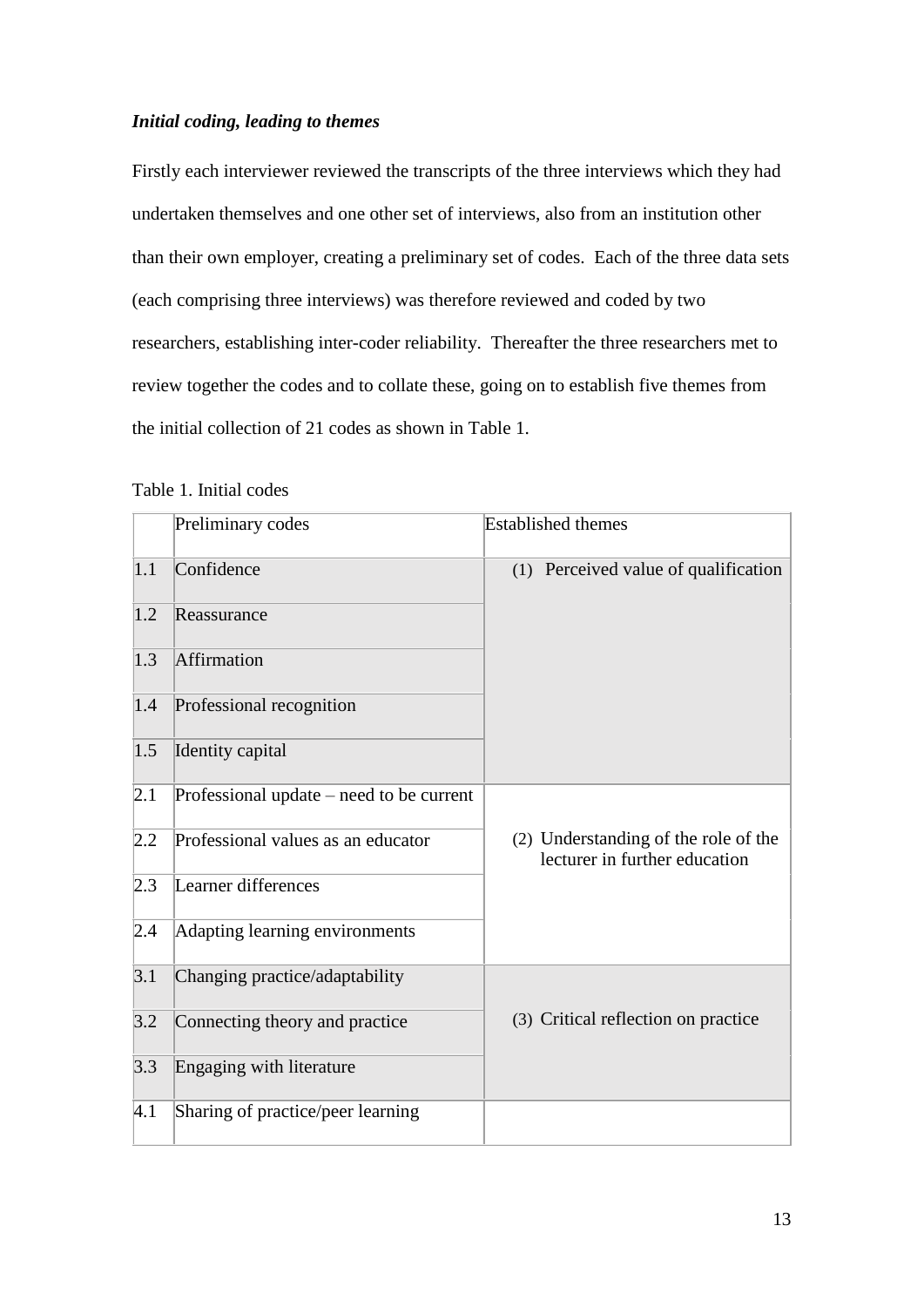| 4.2 | Communities of practice              | (4) Collaboration           |
|-----|--------------------------------------|-----------------------------|
| 4.3 | Cross-discipline awareness           |                             |
| 4.4 | Mentoring                            |                             |
| 5.1 | Innovation and risk-taking           |                             |
| 5.2 | Knowledge and skills transferability | (5) Professional attributes |
| 5.3 | Research skills                      |                             |
| 5.4 | Time management                      |                             |
| 5.5 | Digital skills development           |                             |

Analysis using the five themes above is developed in the discussion which follows, leading onto the authors 'conclusions about the impact of TQFE on lecturer practice in Scotland today.

## **Research findings and discussion**

## *Theme 1: Perceived value of qualification*

This theme pertains to responses which focus on the impact of the TQFE programme on how interviewees think about themselves as professionals, how they relate to colleagues and their perceived status as education professionals. A number of interviewees commented on how the TQFE programme had enhanced their sense of themselves as education professionals (in addition to their previous professional identity) and how they felt more confident in contributing to debates about broad educational issues with other educators.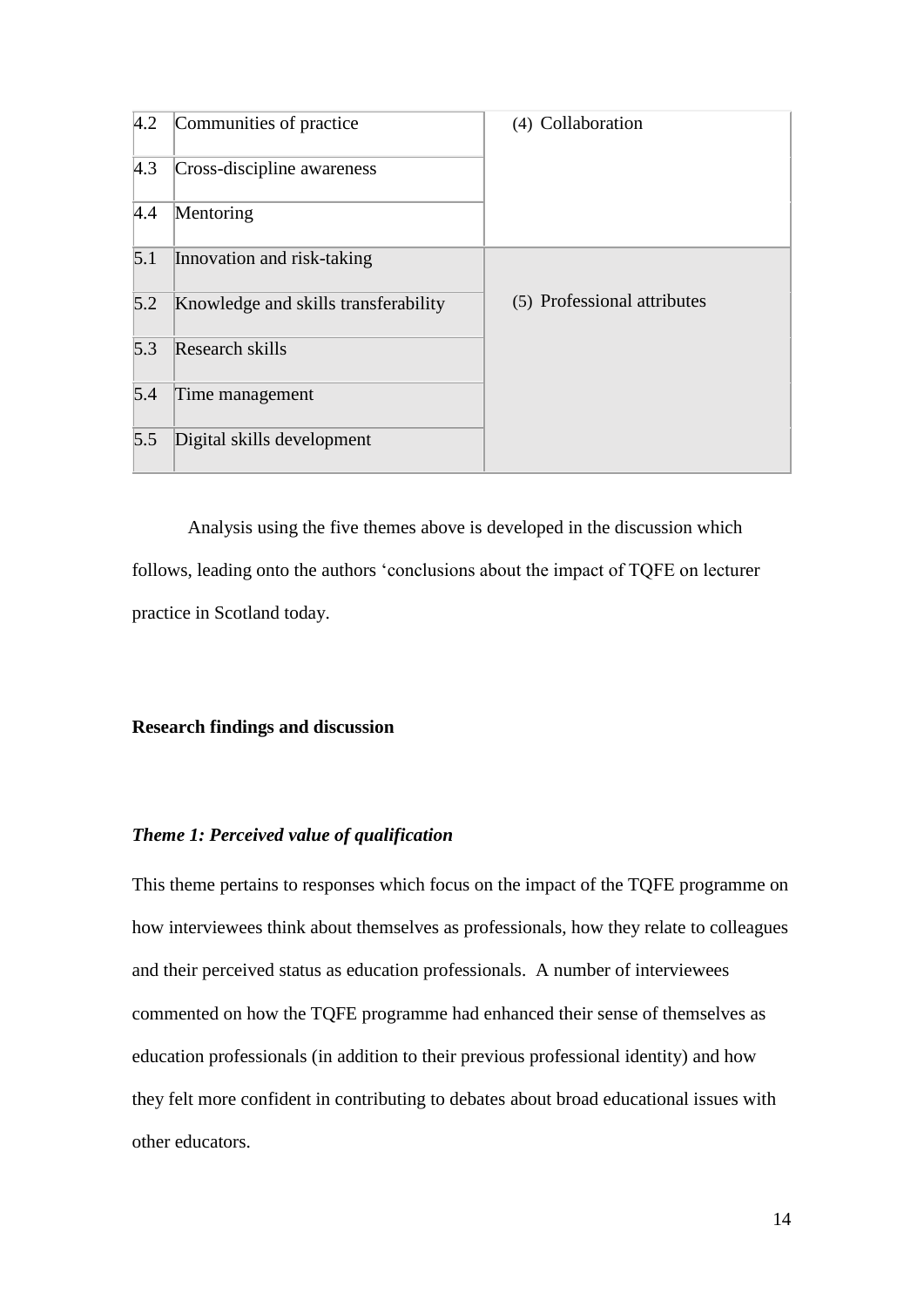There was a certain consciousness of feeling not only more like a professional with the TQFE achieved, but also becoming better able to do the job: *'it does give you that little bit more sort of a feeling of security and stability because you've got that qualification behind you, that backs up what you're saying in class'* (Interviewee 3). Respondents spoke about the perceived low status of FE: *'FE is never considered to be particularly academic and that's always been a worry to me that I feel people don't realise what you have to do in order to do your job'* (Interviewee 7) and how the qualification gave them confidence in their professional identity as FE lecturers: *'I think it helps you to be a bit more professional I would say, thinking a lot more professionally and now I feel that I am thinking about theory a lot more'* (Interviewee 7). This is very much in keeping with Kennedy's (2005) transformative model. The importance of 'knowing that I've got that certificate in my head as well and obviously on the paper' (Interviewee 3) was remarked upon by various respondents – the certificate making a difference to their own sense of professional worth.

In addition to the qualification being perceived as giving status to the individuals, other perceptions around the value of the qualification related to the change of the interviewee's view about themselves as lecturers. Prior to undertaking the TQFE the lecturers may have undertaken a workplace professional development award (PDA) such as 'Assessor and Verifier' awards' as offered through the Scottish Qualifications Authority linked to the National Occupational Standards (SQA, undated). Such awards may focus on meeting quality assurance in workplace assessment and are different in purpose to the TQFE which seeks to support critiques of practice and ideas across a broad range of lecturer responsibilities. The TQFE seeks to build on previous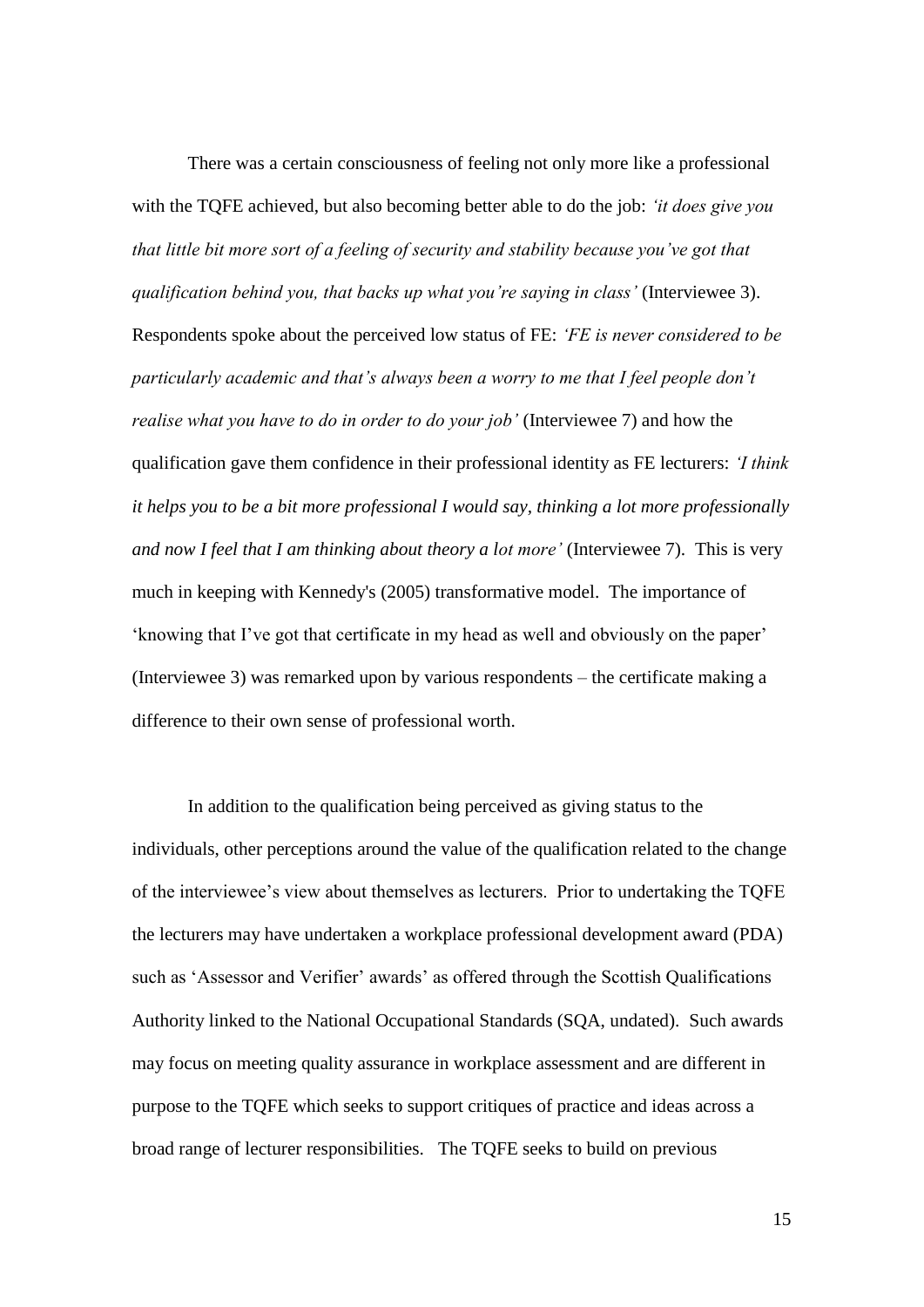professional learning through an emphasis on exploring a range of theoretical perspectives relevant to a broad range of practice. This focus on theoretical insight and a critical approach to practice was picked up in the interviews.

In all the interviews, respondents commented on their improved confidence, which would suggest that prior to undertaking the TQFE there was a lack in selfefficacy (Bandura 1997) - they were less sure of their practice as lecturers. The lecturers spoke of the reassurance they felt in learning about theory and discovering that their own practice was under-pinned by theoretical constructs: *'Yeah, because you're putting the theory into practice again, even though you've been doing the practical I felt as if we were getting more it was making more academic sense what we were doing so that was the reason I found it quite beneficial'* (Interviewee 3). Having the qualification also lent a degree of professional recognition, allowing those qualified lecturers to support their colleagues: *'I think on a general day to day basis, having that qualification has given me an additional depth of understanding of academic areas… and certainly I've been able to support colleagues with issues that I've got some background knowledge as a result of the TQFE'* (Interviewee 9).

The respondents all had professional identities in their own fields of work before taking up teaching often having been employed in a relevant industry sector (Husband, 2015). In becoming a lecturer in FE there is a need to add to this previous professional identity and the 'desire to make a difference' (that may have attracted them to becoming a lecturer) to being critically reflexive (Bathmaker and Avis, 2013). The respondents reported a professional identity as a lecturer as it was clear from the interviews that undertaking TQFE gave them a sense of professional value as lecturers, for instance in the following comment, made in the context of peer review of practice: *'having the*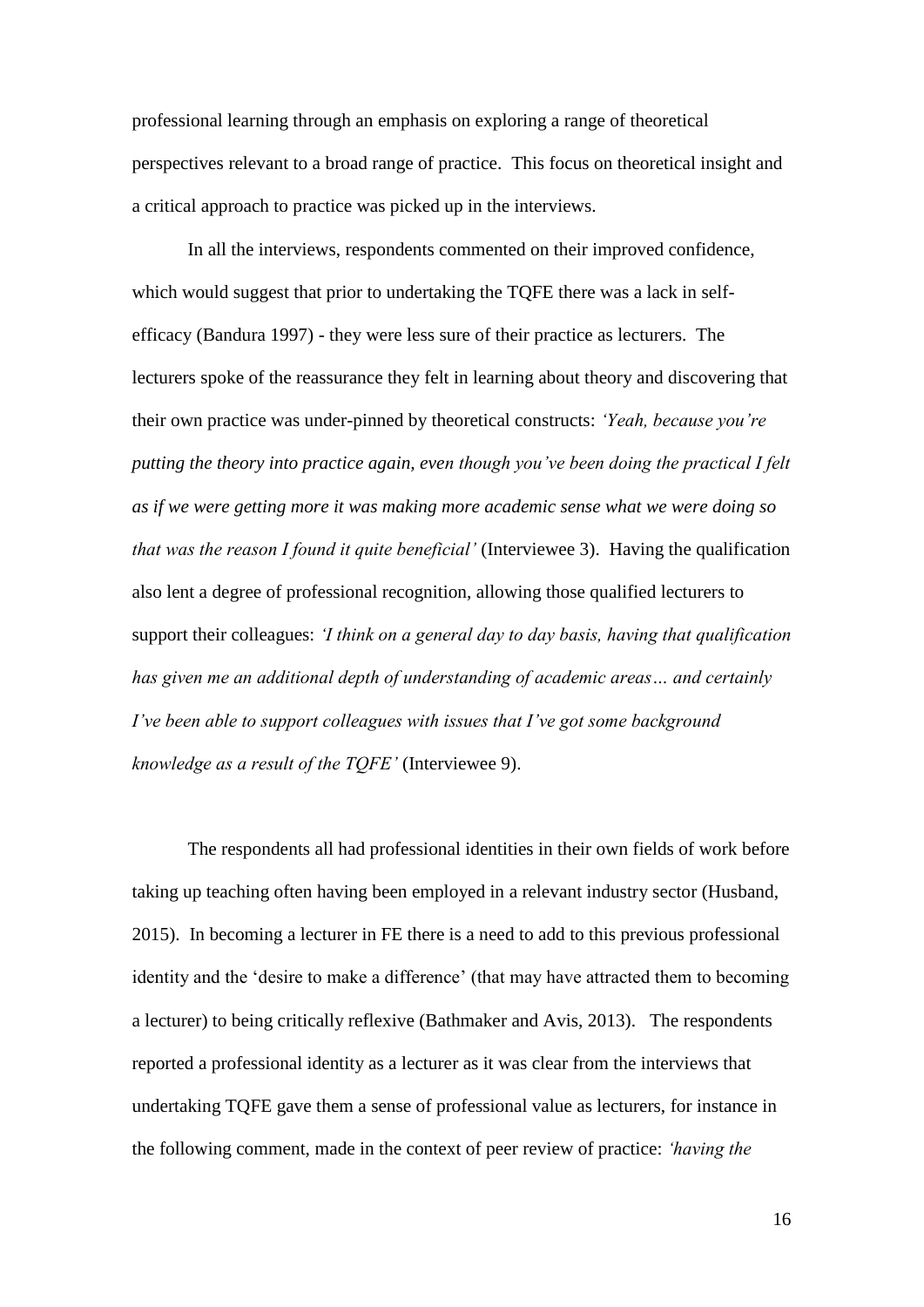*confidence to actually say oh I liked what you did there but maybe you could do that, which I mean before my TQFE I wouldn't have even dreamed of saying that kind of thing'* (Interviewee 8). How the lecturers are perceived by others, including their managers, also came over as important to the respondents: *'the immediate people two steps above you in management have got more confidence in you because you have been through [TQFE]'* (Interviewee 4). Whilst they may have secured a job as a lecturer because of their previous industry experience, the transformative nature of TQFE was evident in the increased capacity as professional educators rather than simply as classroom practitioners.

#### *Theme 2: Understanding of the role of lecturer in FE*

This theme highlights how interviewees expressed a broadening sense of the role of the lecturer in FE, as set out in the Professional Standards (Scottish Government 2012). The theme pertains to interviewees describing a shift from seeing themselves as 'merely' classroom practitioners to having a wider role, both within and beyond the classroom, as demonstrated in Interviewee 8's remark *'… things like even how the funding sort of side of things work I didn't know anything about that at all so it was quite interesting to see how that kind of impacted on sort of my day to day teaching life'*. Interviewee 4 noted that TQFE has helped lecturers to pay attention to policy initiatives and changes which previously had not seemed relevant to their role. Further, there was a definite recognition of professional values associated with teaching and learning (as well as those to do with trades and subject specialisms).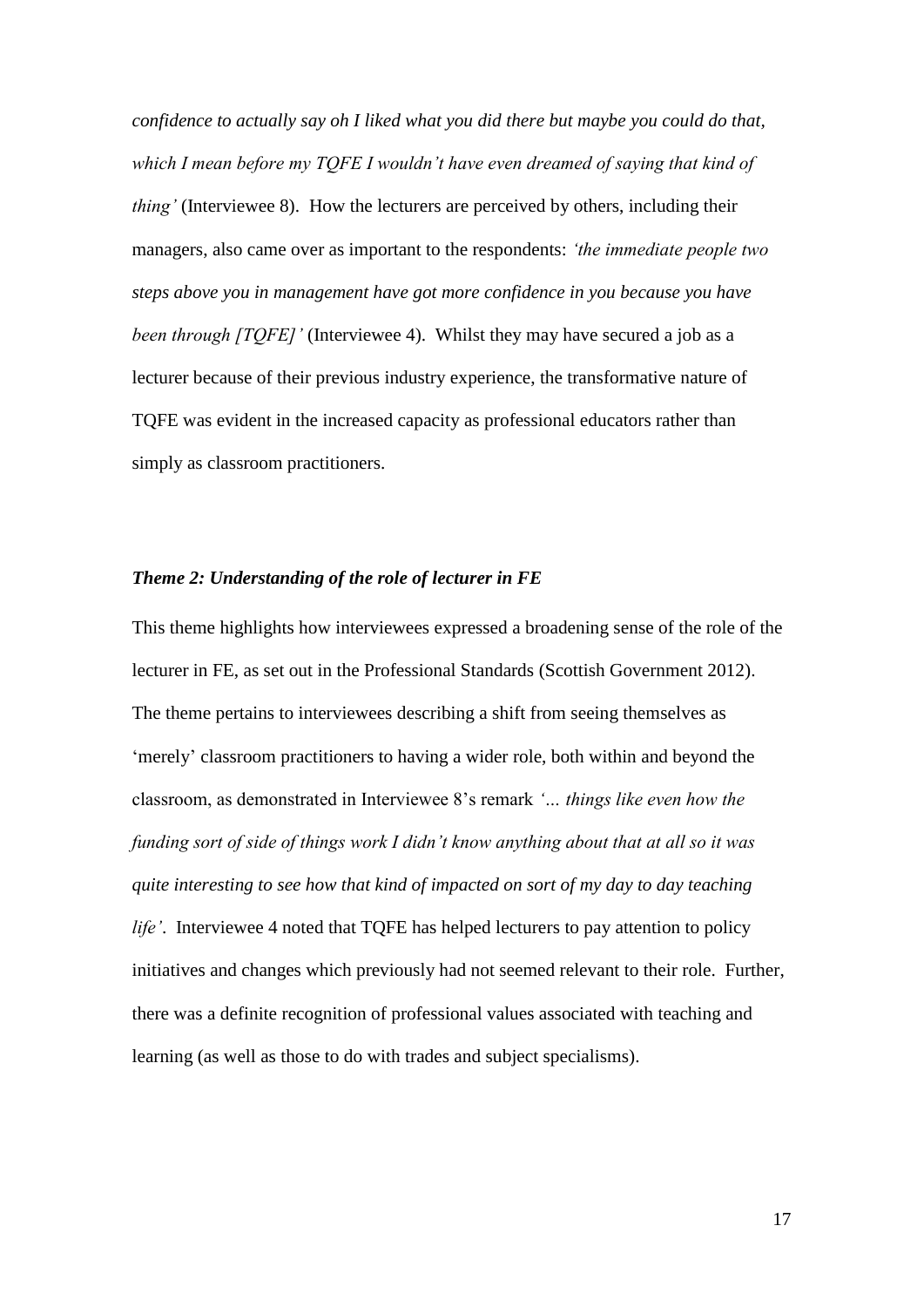Interviewees remarked on how TQFE helped them to think of learners as individuals; Interviewee 5 for instance commenting: *'… it's made me a lot more flexible… and able to deal with lots of different needs in the one room'*. The environment in which learning happens was also much commented upon, with interviewees for instance noting the need to make appropriate adjustments to the environment in which learning and teaching happen. Interviewee 8 mentioned how (post TQFE) they now spend a few minutes before each class ensuring that the classroom furniture is arranged appropriately, for example to promote discussion, whilst Interviewee 6 tentatively noted that *'the TQFE in terms of my practice [is] probably made me look probably a bit more deeply at the environment'*.

In terms of professional practice, it was not only the practical aspects of the TQFE programme which were foregrounded by the participants in interviews. Interviewee 1, for instance, commented, *'I reckon what you should do is re-do your TQFE, maybe every 10 years or, at the very least, read some books and do a couple of essays'*. Whilst Interviewee 7 remarked, *'Well I think my writing skills are particularly good I think they were honed a lot by the TQFE… so it helped me to hone a bit more, and have more faith in my ability to write well…anyway I did feel that academically I felt a bit more able yeah I did feel a bit more able'*. From these and other responses, it is clear that interviewees found the academic content of TQFE valuable to them as professional lecturers.

With the TQFE achieved, Interviewee 3 commented, *'I feel sort of comfortable to have … discussions with people, professional discussions with people, now that I have that behind me'* – pointing towards a shared set of values enabling professional-to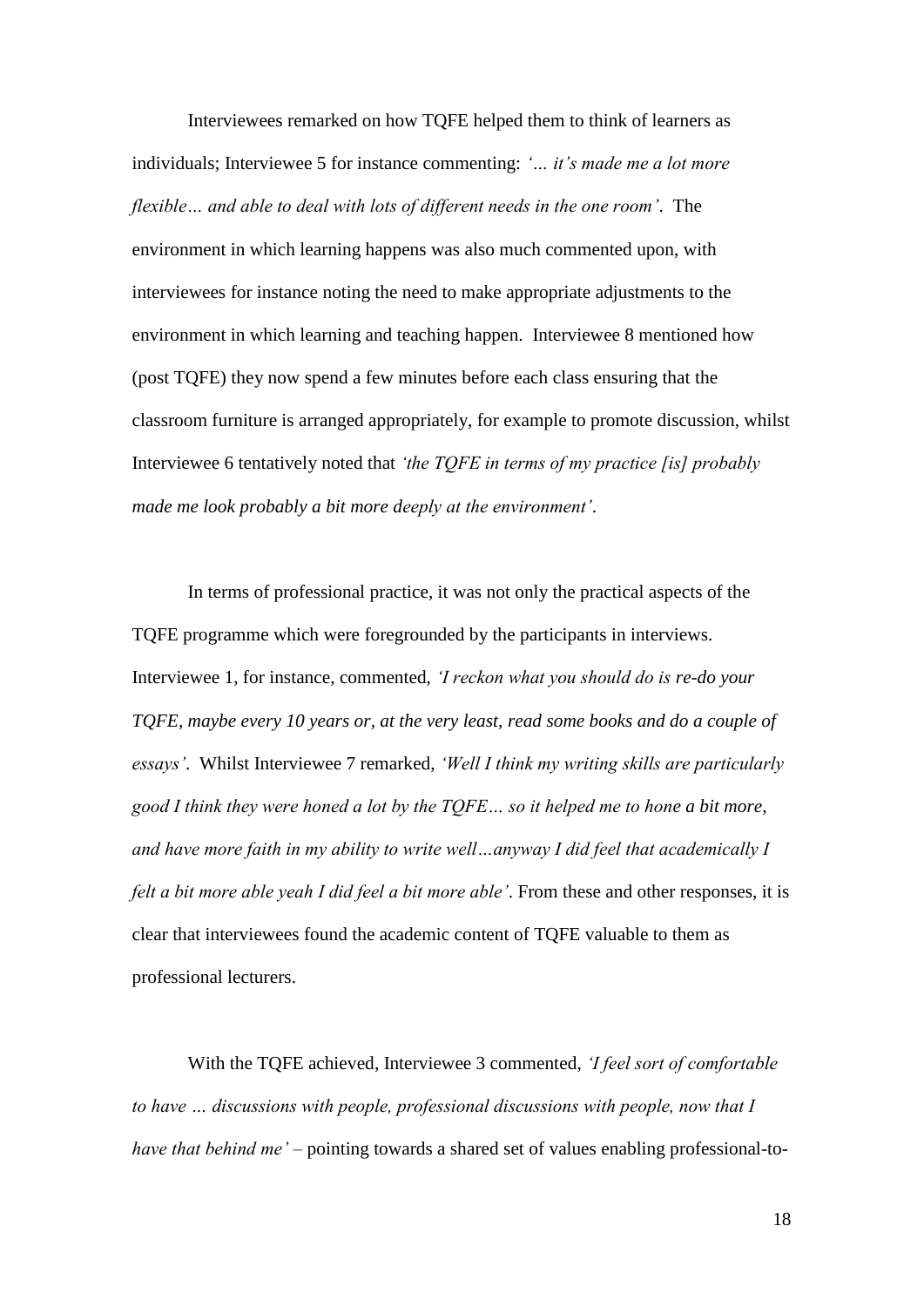professional discussion, which was returned to in various interviews, pointing towards the collaborative, reflective practitioner, as described by Avalos (2011).

#### *Theme 3: Critical reflection on practice*

This theme relates to interviewees reflecting on experiences and their academic study to inform their practice. Interviewees offered exemplification of modifying their approaches in practice as a result of the TQFE experiences. They related these changes to making greater use of theory or adopting a more critical stance when thinking about their practice.

Critical reflection is a requirement of the Professional Standards for Lecturers in Scotland's Colleges which states *'Lecturers will also evaluate and reflect on the impact of their practice and their professional development on learning and on sustainable education'* (Scottish Government 2012, 14). In the TQFE programmes offered by the three participating Universities there is a requirement to evidence critical reflection as part of professional practice and for this to be assessed within the assignment criteria for the courses – whether undertaken at an undergraduate level or postgraduate level of study. Therefore, it is unsurprising that the respondents exemplified ways in which their TQFE experiences led to changes in their practice driven by enhanced critical reflection.

Interviewees spoke of introducing concepts raised in the TQFE programme into their own class teaching, for example making use of learning communities in their own class. They also comment on changing their questioning, deepening their insight into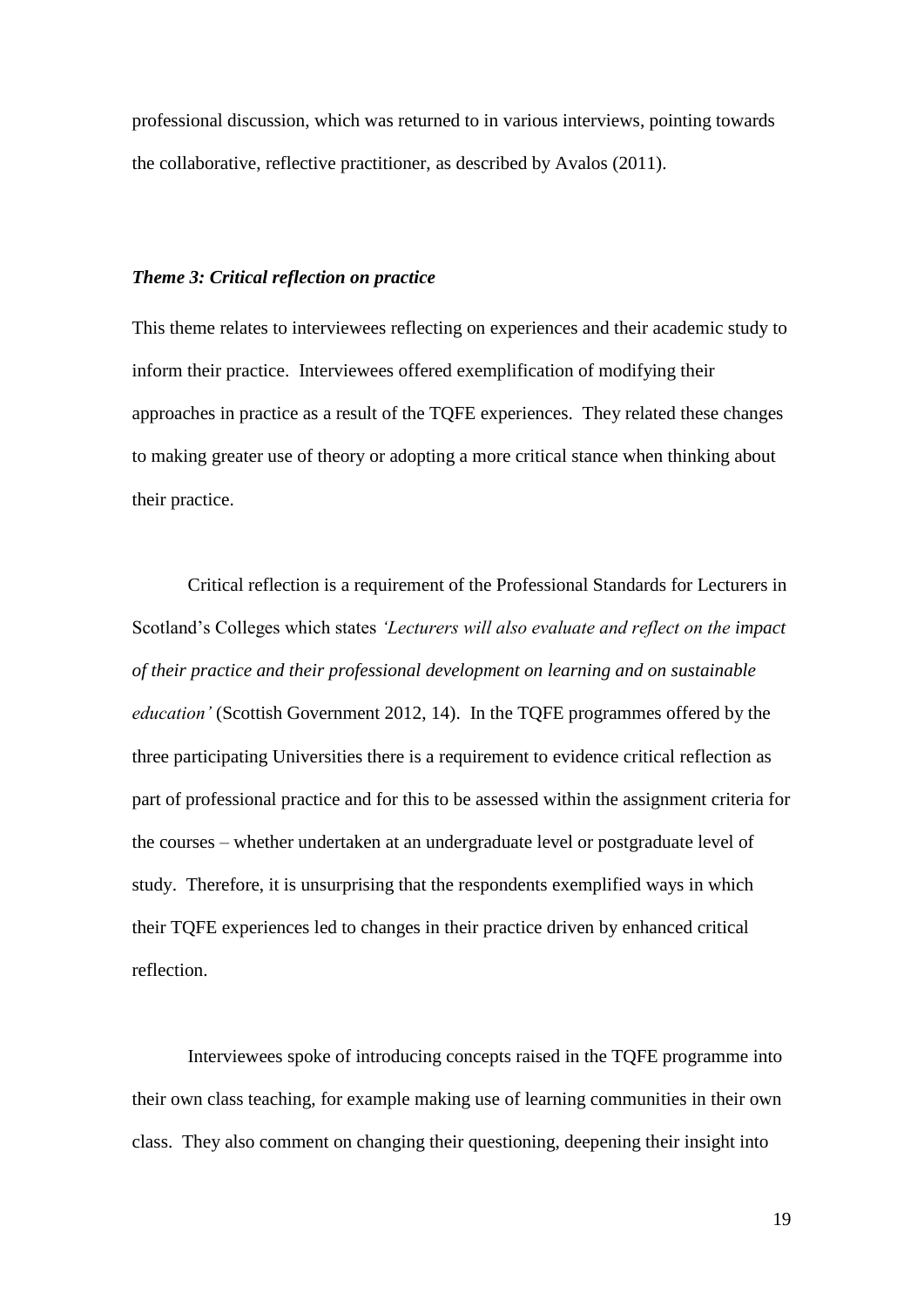students' learning and being 'more flexible' in how they teach. Interviewee 6 highlighted the developmental aspect of becoming more critical and the impact that this had on rethinking their learners' experiences: *'I did feel it did make me more reflective and due to the background knowledge I've gained from the TQFE I was then able to reflect on the academia and reflect on individuals and look at ways to improve myself and more so the experience of the learners'* (Interviewee 6).

The responses from the interviewees again support the transformative nature of the TQFE in making connections between theory and practice, such as drawing on models of reflection to "hunt assumptions" (Brookfield 1995, 2017), to question that which is seemingly "common sense". For instance, interviewees talked about using research evidence to help them to look at practice in a completely different way, breaking down previous assumptions. The need to deconstruct what might seem obvious commonplace practice is one aspect of critical reflection as evidenced by Interviewee 9: *'General reflections on how I deliver my sessions the ability to critically reflect and refine my own practice was really useful and it gave me sort of skills with that as well. I think it really provided a kind of guidance to how to breakdown the whats and whys of my practice and of learning'.* Interviewee 2 talked about the reshaping of practice with the learner at the centre: *'I'm asking them for their ideas, rather than us as a department, saying, "Well, we've researched this and this is how we're going to do it." It's bringing them very much into the decisions and sort of putting the learning in their court'.* The engagement with research and academic literature brought a sense of deepening understanding and getting more academic sense and articulation as well as questioning of practice.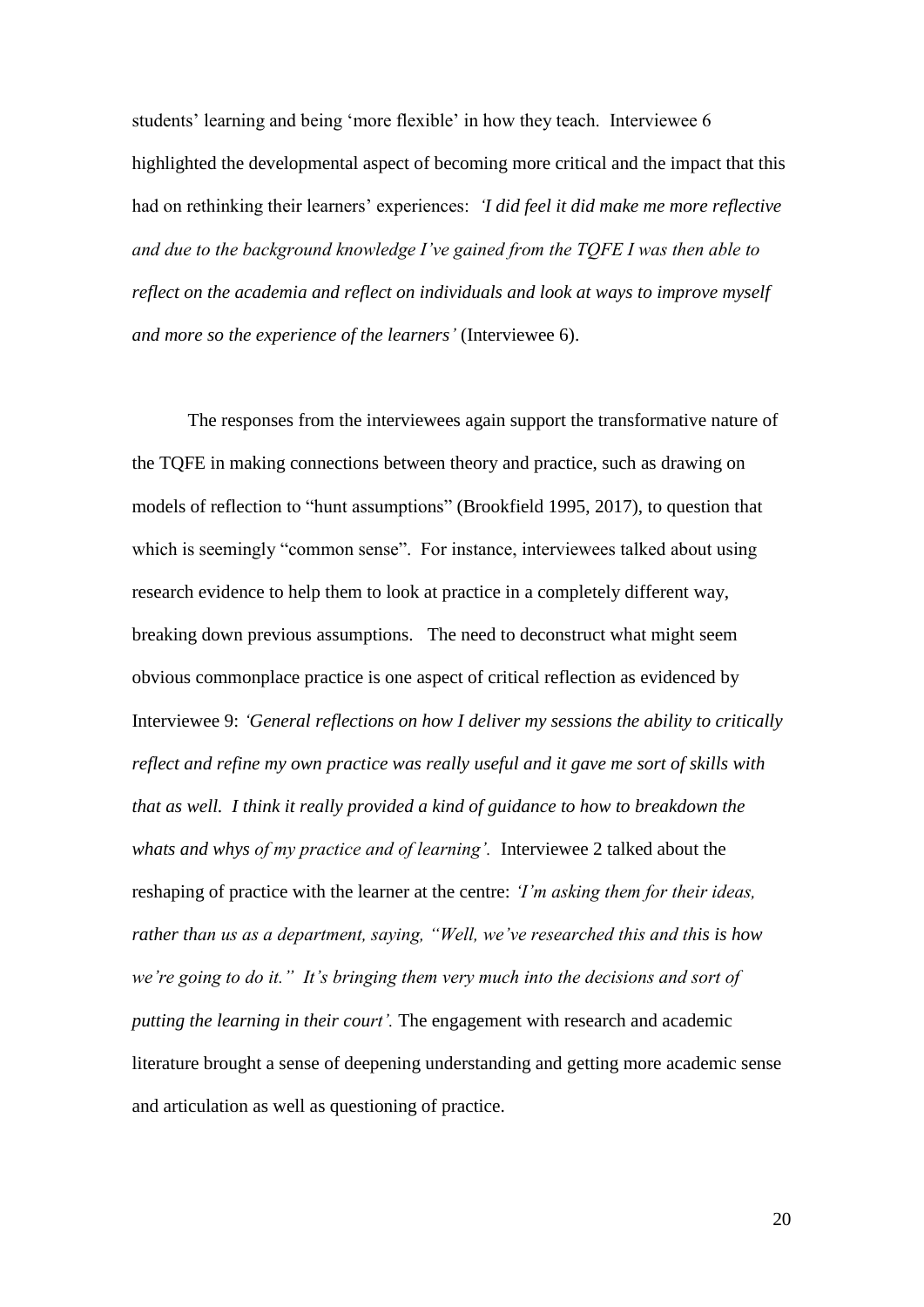## *Theme 4: Collaboration*

This theme exemplifies ways in which the interviewees engaged in forms of peer learning to support either their practice or colleagues' practice, or engaged in mentoring of peers to support professional development, as a result of their TQFE experiences.

For many interviewees the TQFE programme enabled and supported varied forms of collaboration which were commented upon positively in a number of respects. A number of participants highlighted that the sharing of various 'teaching artefacts' (such as lesson-plans or assessment instruments) provided a very effective basis for professional collaboration as discussed by Fischer (2001). Some of these benefits appeared to be of particular relevance to Interviewee 8 who commented*: 'sharing practice […] it's made me more aware of being more analytical about my own teaching practice and also being able to, not necessary to support others because I don't know if I've been teaching long enough to do that […] but being able to look at what they've done and think that works really well and I can see how that would work for my classroom or if I was doing it I could maybe tweak things about it and reuse a similar idea'.*

Interviewees also commented clearly and frequently about the sense of developing a shared understanding within a community of practice as highlighted by Interviewee 2: *'speaking up within groups, but just I found it so good, the collaborative stuff that we did, knowing that you weren't alone and that other people are probably thinking the same as you.'* One participant spoke of the ongoing support beyond the completion of the TQFE as the community continued their communications after the TQFE had ended.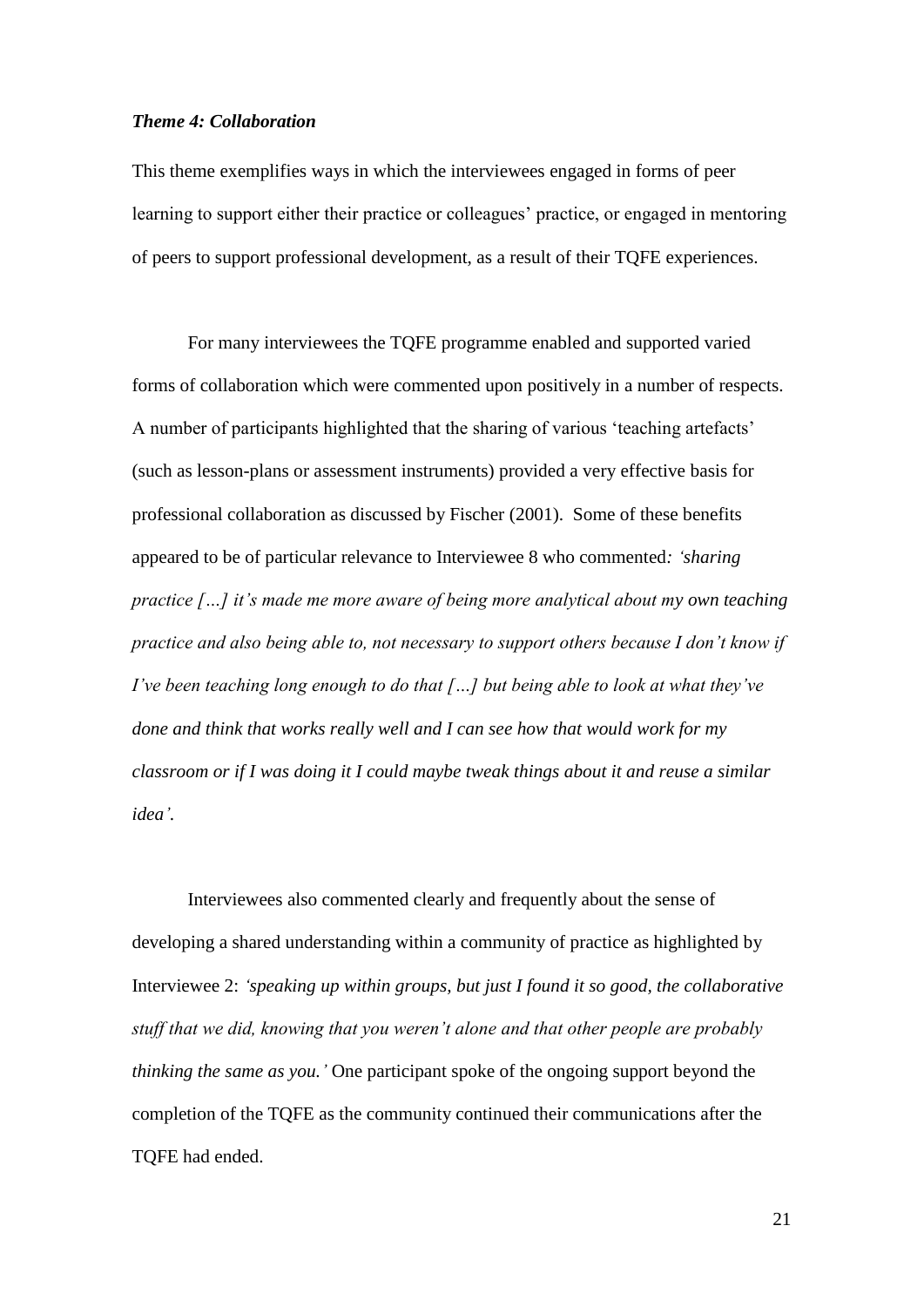The notion of 'mutual engagement' (Fielding et al. 2005) can be seen in this response from Interviewee 5: *'but that was really good being able to look at other people's practice and learn from it and ask pertinent questions about other people's practice and being able to sort of collaborate with other people […] you can develop your own better practice.'* TQFE participants often report back through course evaluations that a key element in developing their learning were the opportunities for informal discussion and collaboration with colleagues from different disciplines and colleges. The interviewees reported that such interdisciplinary connections were usefully persisting well beyond the end of the programme, suggesting they become embedded in professional practice.

### *Theme 5: Professional attributes*

This theme includes data pertaining to a range of aspects of practice in the FE sector, which interviewees had indicated contributed towards their sense of professionalism as lecturers. The interviewees spoke about making links between their practice and the literature they had been introduced to on the TQFE programme, about their increasingly positive attitude towards innovation in their classrooms and the importance of having a professional identity and updating skills.

The TQFE course is tightly aligned to the Professional Standards (Scottish Government 2012, 17) within which certain 'professional attributes' are clearly articulated, for instance: *'Lecturers must be flexible, reflective, innovative, creative and personally committed to continuing vocational and professional development'.*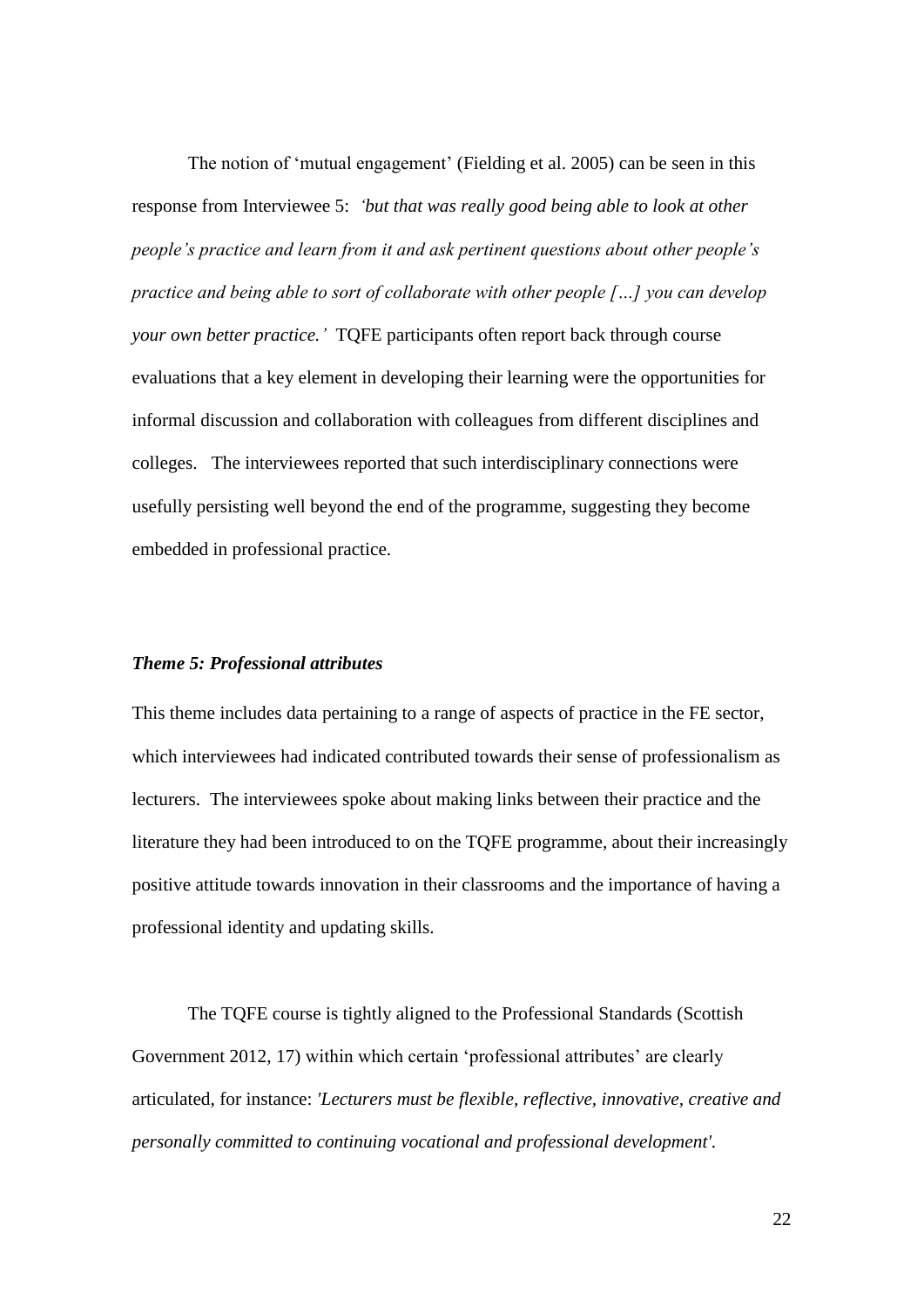Many participants mentioned innovation and risk taking and the support to do so offered by the TQFE but they were equally aware of the need to ensure that any such activity would have clear benefits for their leaners. In this respect they echoed the perspective offered by Hannan, English & Silver (1999). The impetus to try something new and engage in some controlled risk-taking as part of the TQFE course was emphasised by Interviewee 8: *'I had my two observations and both times I tried to do something different that I'd never done before and do something innovative and different that I wasn't sure if it was going to work or not'.* The potential of 'failed innovations' to be (possibly) effective vehicles for professional reflection and learning was emphasised by Interviewee 2: *'if they didn't work, it wasn't a bad thing, you just learned from it and adapted that or tried something different and just not being afraid to try things differently and look back on what benefit or not they were to your lesson or to your learners'.*

The notion of controlled experimentation and rigorous analysis of the processes and outcomes of innovative teaching practice were highlighted by Interviewee 6: *'I was able to take more calculated risks and constantly change as I was actually delivering it was quite an interactive lesson and I could almost sense where things weren't being picked up and I was actually changing a lot of it as I went along and added more new things... [TQFE] did give you a more in-depth look at how you actually deliver learning'.*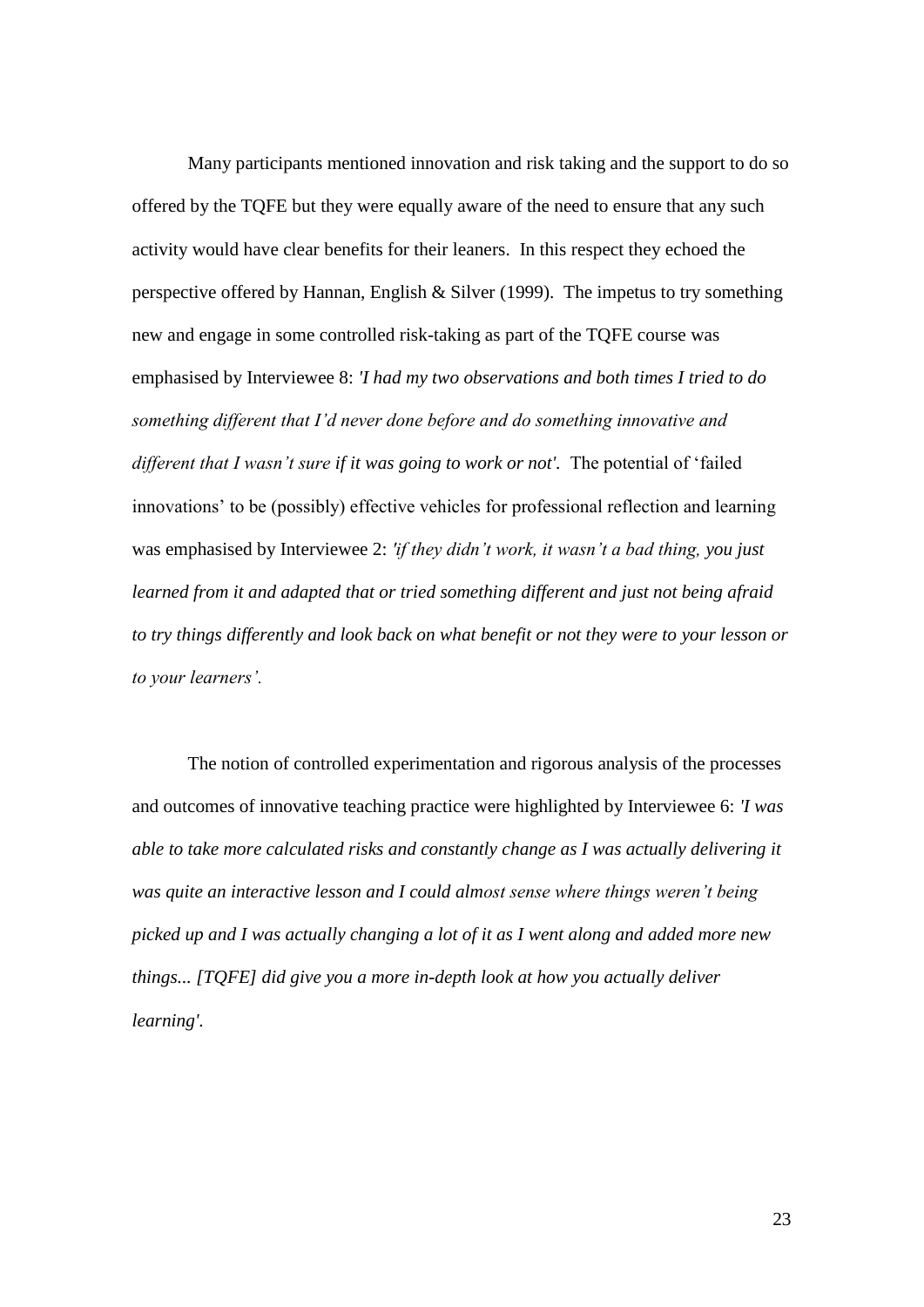### **Conclusion**

This study sought to explore the perceptions of TQFE as a transformative learning experience for lecturers in Scotland's college sector. The evidence drawn from the three institutions providing TQFE demonstrates that the programmes do offer a transformative model of professional development. Further, the authors would argue that such a transformative model is essential in helping practitioners to develop as education professionals with the wide perspective on professional practice which is required in today's complex education context. Given the multi-faceted nature of the role of the modern college lecturer, learning about classroom techniques alone is insufficient. The constant evolution of the education landscape requires practitioners who are open to innovation and change in their practice. They must be open to the complexities of learning and able to challenge received wisdom and have the capacity to make well-informed professional judgements. TQFE affords participants confidence in academic literacies. The lecturers interviewed for this study do apply research evidence to their practice, benefitting from being part of a learning community which takes a critical stance towards practice through collaborative approaches. Undertaking TQFE enables participants to adopt a new professional identity as educators and within that identity deal effectively with other professionals.

The value of ongoing critically informed practice is highlighted by the Professional Update process mandated by the General Teaching Council for Scotland (2012) for ongoing professional registration for teachers in Scotland (TQFE enables lecturers in Scotland to register with the GTCS). The Professional Standards developed by the Education and Training Foundation (Education & Training Foundation 2014) requires FE practitioners to "Develop deep and critically informed knowledge and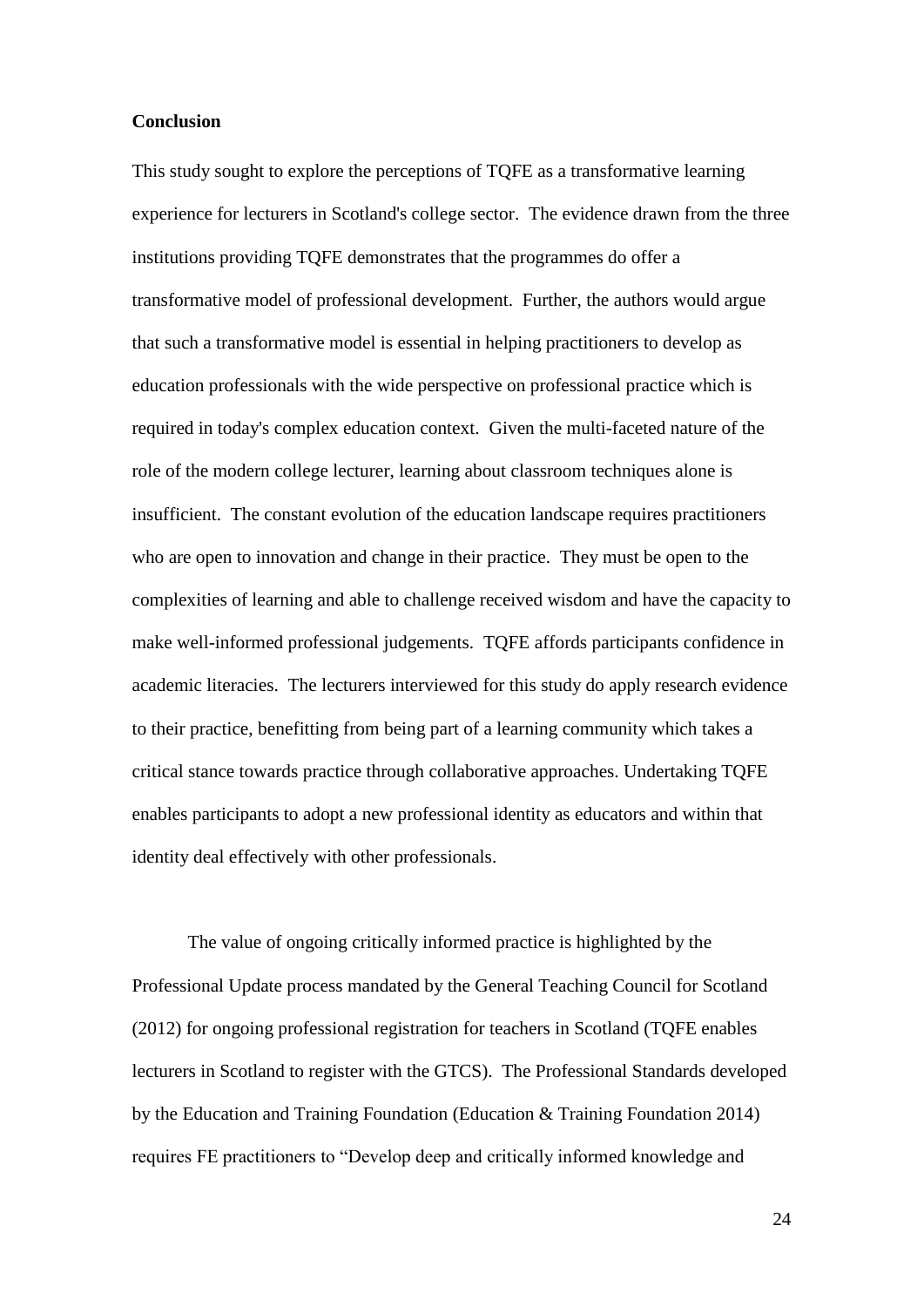understanding in theory and practice". Similarly the Higher Education Academy's (2011) UK Professional Standards Framework promotes CPD underpinned by evidenceinformed approaches as does the 'CLD Standards Council Scotland' through its 'Professional Development Strategy' (CLD Standards Council Scotland, 2015). As the Professional Standards for Lecturers in Scotland's Colleges are about to be reviewed, coordinated by the College Development Network, it is essential that the new standards are underpinned by a transformative model of professional development, with practitioner enquiry at the core. College lecturers can find themselves having to meet each of these sets of standards and thus it is imperative that their new standards can readily articulate with the others. Furthermore, the complexities of multiple overlapping standards must also be reflected in TQFE programmes and their emphasis on transformative professional learning and development.

The fast-changing environment which characterises the colleges sector in Scotland requires lecturers to be highly effective across a range of professional activities, particularly when there is less time and fewer resources available. One consequence of less time being available is that many TQFE participants are now completing the course in their own time with no or very limited remission from their teaching. The TQFE programme experiences must therefore ensure that the professional learning offered provides challenging opportunities within supportive collaborative communities: a model which can be sustained beyond TQFE. This study demonstrates that TQFE is valued by course participants and influences their professional practices in important ways.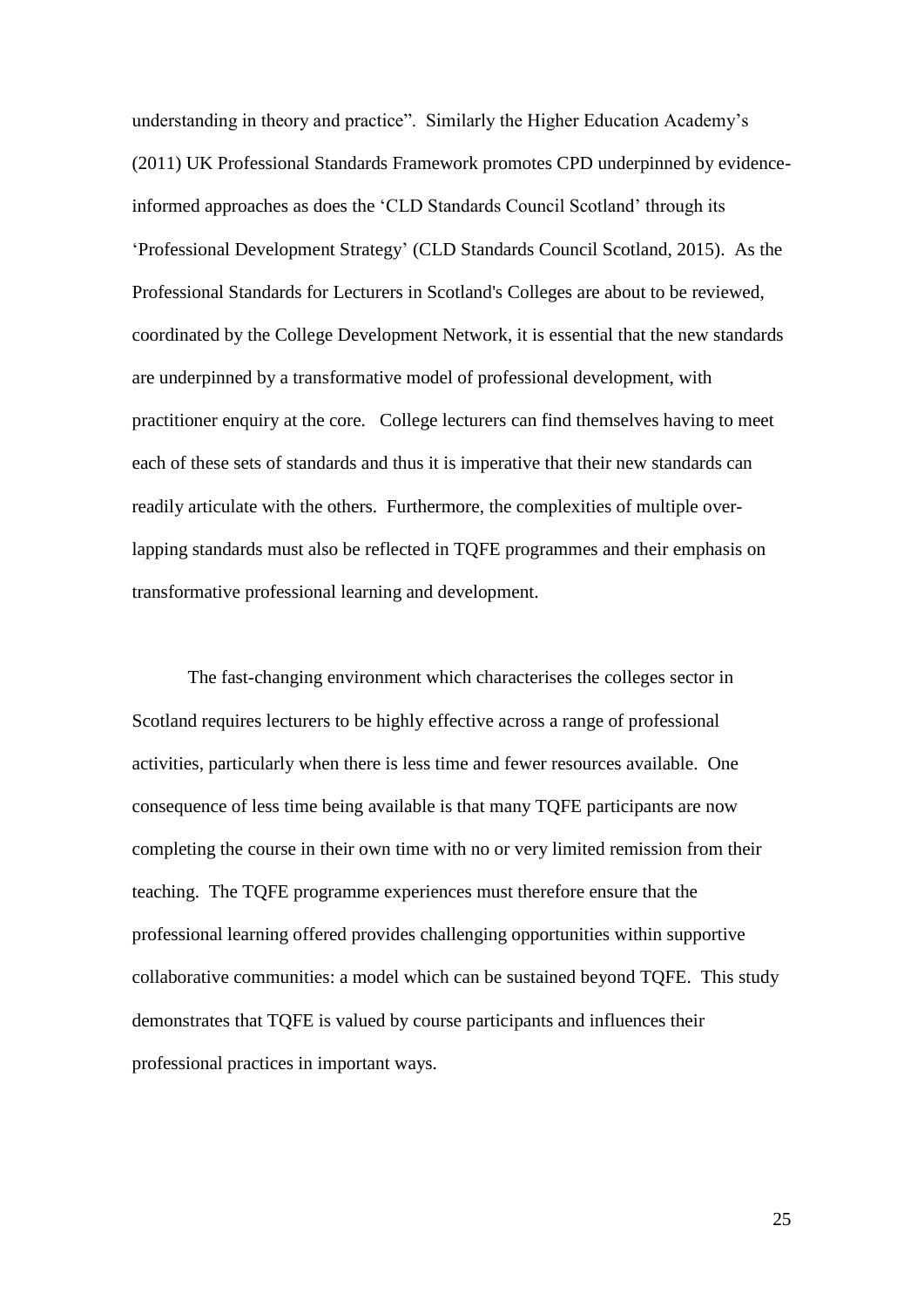## **Limitations of the study**

This is a small scale study involving qualitative data from three institutions in Scotland and thus findings may not have wider applicability.

## **Possible future work**

Further studies across a range of educational contexts examining the challenges and opportunities afforded by transformative professional development are required in order to evidence the impact on learning. The concept of practitioner enquiry (as advocated by professional bodies and more widely) could pave the way for rigorous studies of the impact across a variety of educational settings. There is also a need for a synthesis of findings from small-scale studies to identify wider impact on systemic change in education.

# **Acknowledgements**

The authors would like to thank the participants of the study for the insight that was added through their engagement with the surveys and the interviews. Particular thanks go to Sarah Cornelius of the University of Aberdeen for her contribution to the design and analysis of the surveys at the initial stages of the study.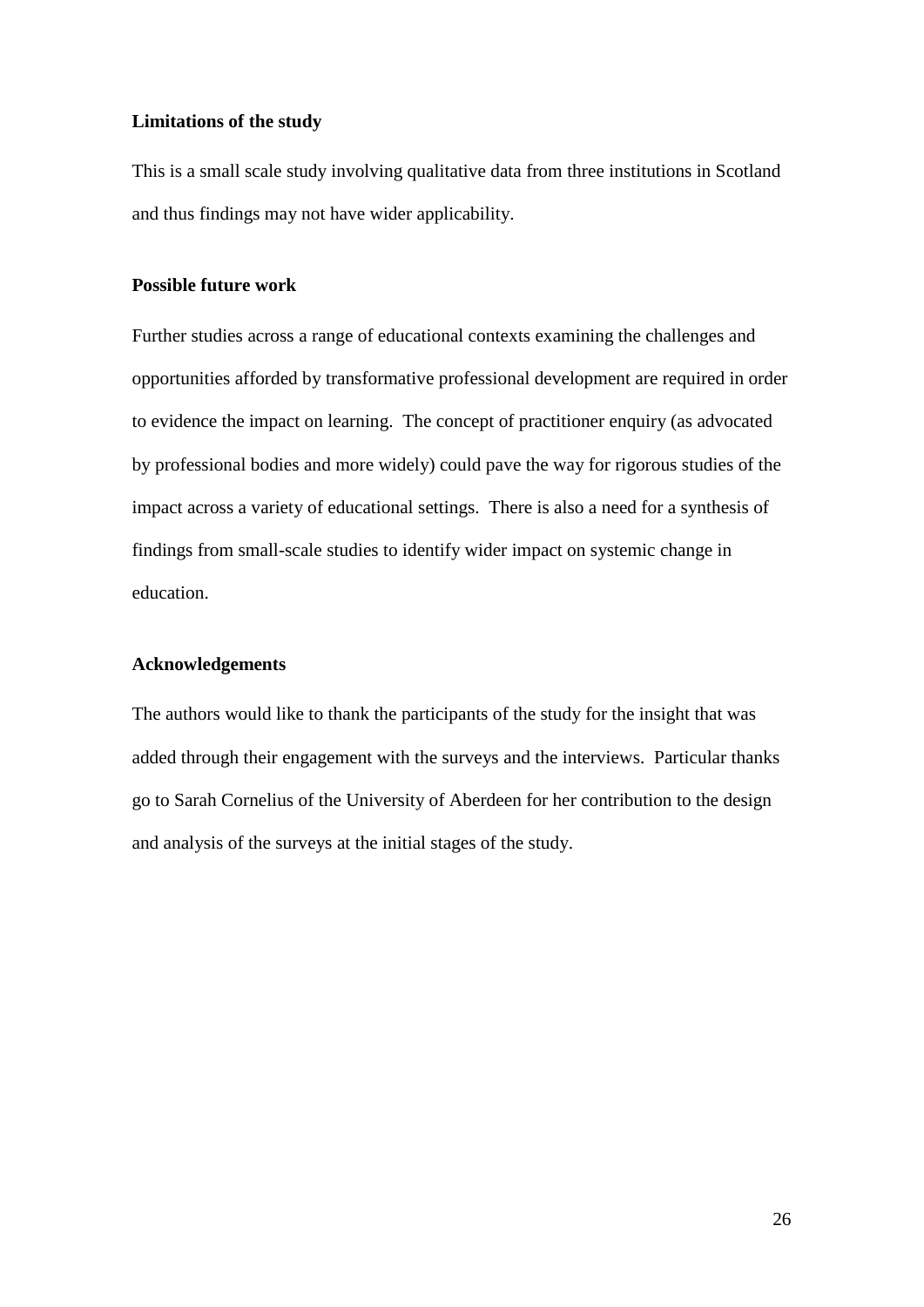## **References**

- Avalos, B. 2011. "Teacher professional development in Teaching and Teacher Education over ten years." *Teaching and Teacher Education* 2011 (27):10-20. doi: http://doi.org/10.1016/j.tate.2010.08.007.
- Bandura, A. 1997. *Self-efficacy: The exercise of control.* New York: W. H. Freeman.
- Bathmaker, A-M, and J. Avis. 2013. "Inbound, outbound or peripheral: the impact of discourses of 'organisational' professionalism on becoming a teacher in English further education." *Discourse: Studies in the Cultural Politics of Education* 34 (5):731-48. doi: 10.1080/01596306.2013.728367.
- Beauchamp, G., L. Clarke, M. Hulme, M. Jephcote, A. Kennedy, G. Magennis, I. Menter, et al. 2016. *Teacher education in times of change*. Bristol: Policy Press.
- Braun, V., and V. Clarke. 2006. "Using thematic analysis in psychology." *Qualitative Research in Psychology* 3 (2):77-101. doi: http://dx.doi.org/10.1191/1478088706qp063oa.
- Brookfield, S. 1995. *Becoming a critically reflective teacher.* San Francisco, CA: Jossey-Bass.
- Brookfield, S. 2017. *Becoming a critically reflective teacher*. 2nd ed. San Francisco, CA: Jossey-Bass.
- Callender, C., and B. Little. 2015. "The hidden benefits of part-time higher education study to working practices: is there a case for making them more visible?" *Journal of Education and Work* 28 (3):250-72. doi: http://dx.doi.org/10.1080/13639080.2014.894635.
- Canning, R. 2011. "Reflecting on the reflective practitioner: vocational initial teacher education in Scotland." *Journal of Vocational Education & Training* 63 (4):609-17. doi: http://dx.doi.org/10.1080/13636820.2011.560391.
- CLD Standards Council Scotland. 2015. *Growing the Learning Culture in CLD: A Strategy Statement and Framework for Action*. Glasgow: CLD Standards Council Scotland. Accessed 4 May 2017.

[http://cldstandardscouncil.org.uk/?page\\_id=297.](http://cldstandardscouncil.org.uk/?page_id=297)

- Coffield, F. 2000. *The necessity of informal learning*. Edited by Economic and Social Research Council (Great Britain), *The learning society*. Bristol: Policy Press.
- Cowan, J., and R. Stroud. 2016. "Composting reflections for development." *Reflective Practice* 17 (1):27-33. doi: http://dx.doi.org/10.1080/14623943.2015.1123684.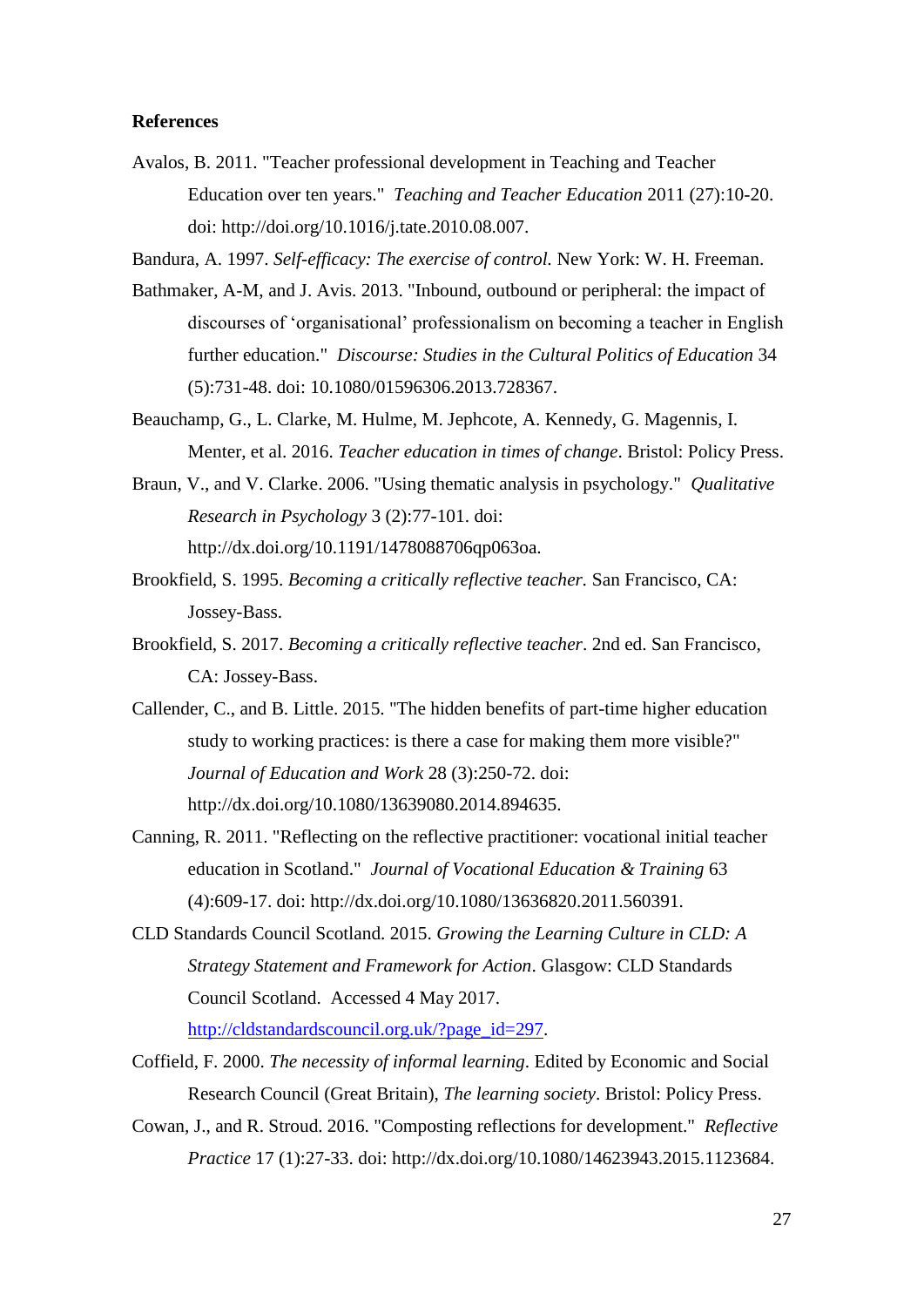Dewey, J. 1910. *How we think*. Boston [Mass.]: Heath.

- Dooner, A., D. Mandzuk, and R. A. Clifton. 2008. "Stages of collaboration and the realities of professional learning communities." *Teaching and Teacher Education* 24 (3):564-74. doi: http://doi.org/10.1016/j.tate.2007.09.009.
- Education & Training Foundation. 2014. *Professional Standards for Teachers and Trainers in education and Training*. London: Education & Training Foundation.
- Fielding, M., S. Bragg, J. Craig, I. Cunningham, M. Eraut, S. Gillinson, M. Horne, C. Robinson, and J. Thorp. 2005. "Factors Influencing the Transfer of Good Practice." In.: University of Sussex / Demos.
- Fischer, G. 2001. "External and shareable artifacts as opportunities for social creativity in communities of interest." In *Computational and Cognitive Models of Creative Design*. Key Centre of Design Computing and Cognition, University of Sydney, Heron Island, Australia.
- Hannan, A., S. English, and H. Silver. 1999. "Why innovate? Some preliminary findings from a research project on 'innovations in teaching and learning in higher education'." *Studies in Higher Education* 24 (3):279-89. doi: http://dx.doi.org/10.1080/03075079912331379895.
- Hanson, J. 2013. "Educational developers as researchers: the contribution of insider research to enhancing understanding of role, identity and practice." *Innovations in Education and Teaching International* 50 (4):388-98. doi: http://dx.doi.org/10.1080/14703297.2013.806220
- Higher Education Academy 2011. "UK Professional Standards Framework (UKPSF)." Accessed 4 May 2017. [https://www.heacademy.ac.uk/recognition-accreditation/uk](https://www.heacademy.ac.uk/recognition-accreditation/uk-professional-standards-framework-ukpsf)[professional-standards-framework-ukpsf](https://www.heacademy.ac.uk/recognition-accreditation/uk-professional-standards-framework-ukpsf).
- Hodkinson, P., and H. Hodkinson. 2004. "The complexities of workplace learning." In *Workplace learning in context*, edited by Helen Rainbird, Alison Fuller and Anne Munro, 259-76. London: Routledge.
- Husband, G. 2015. "The impact of lecturers' initial teacher training on continuing professional development needs for teaching and learning in post-compulsory education." *Research in Post-Compulsory Education* 20 (2):227-44. doi: http://dx.doi.org/10.1080/13596748.2015.1030262.